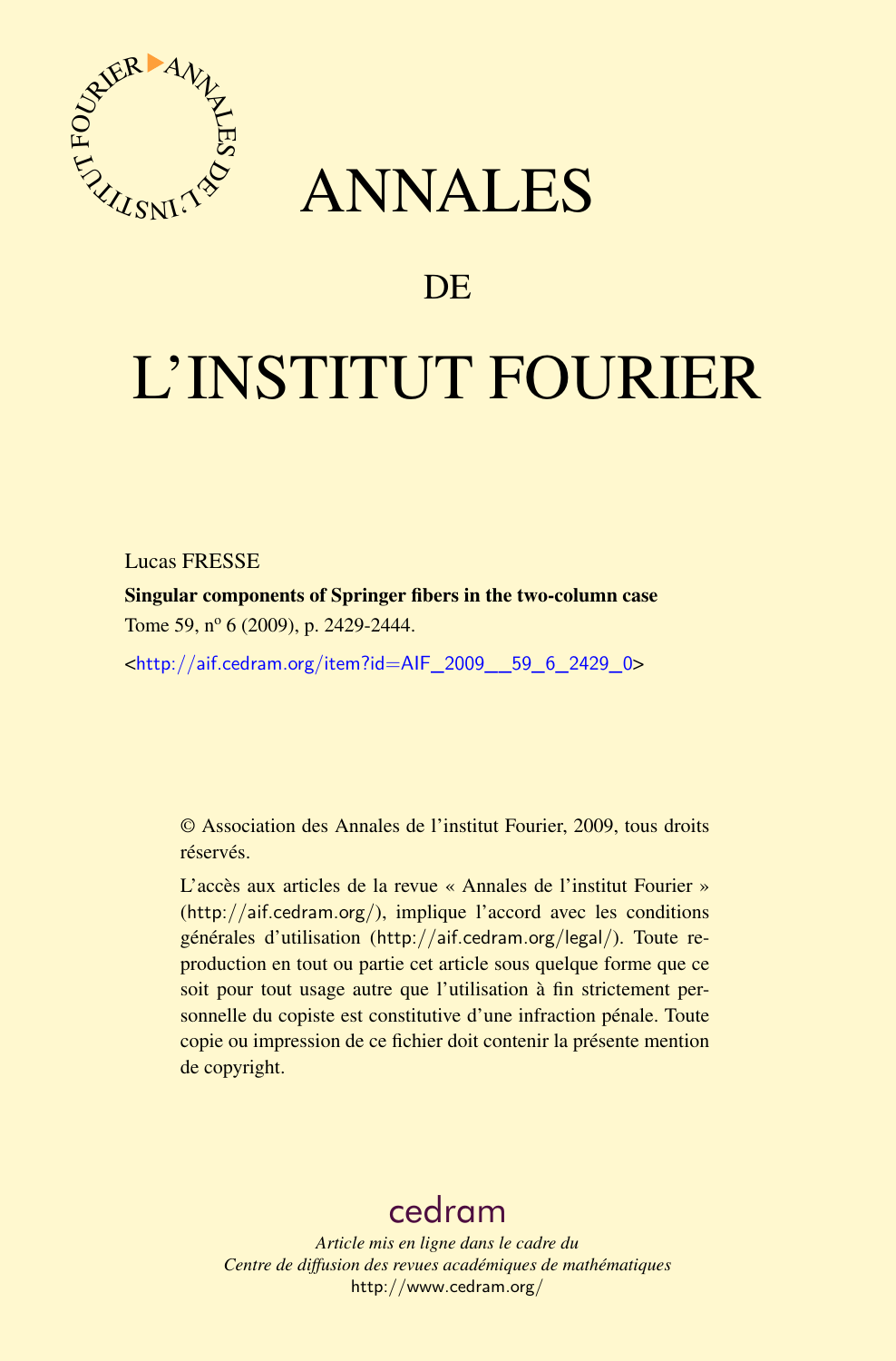## SINGULAR COMPONENTS OF SPRINGER FIBERS IN THE TWO-COLUMN CASE

#### **by Lucas FRESSE**

ABSTRACT. — We consider the Springer fiber  $\mathcal{B}_u$  corresponding to a nilpotent endomorphism *u* of nilpotent order 2. As a first result, we give a description of the elements of a given component of  $B_u$  which are fixed by the action of the standard torus relative to some Jordan basis of *u*. By using this result, we establish a necessary and sufficient condition of singularity for the components of *Bu*.

Résumé. — On considère la fibre de Springer *B<sup>u</sup>* pour un endomorphisme nilpotent *u* tel que *u* <sup>2</sup> = 0. On décrit les éléments des composantes de *B<sup>u</sup>* qui sont fixés par l'action du tore standard relatif à une base de Jordan de *u*. À l'aide de ce résultat, on établit une condition nécessaire et suffisante de singularité pour les composantes de *Bu*.

#### **Introduction**

Let *V* be a C-vector space of dimension  $n \geq 0$  and let  $u: V \to V$  be a nilpotent endomorphism. We denote by  $B<sub>u</sub>$  the set of *u*-stable complete flags, i.e., flags  $(V_0 \subset ... \subset V_n = V)$  such that  $u(V_i) \subset V_i$  for any *i*. The set  $B_u$  is a projective subvariety of the variety of complete flags. The variety  $B_u$ is called Springer fiber since it can be seen as the fiber over *u* of the Springer resolution of singularities of the cone of nilpotent endomorphisms of *V* (see for example [\[4\]](#page-16-0)). The Springer fiber  $\mathcal{B}_u$  is not irreducible in general and the geometry of its irreducible components has been an important topic of study for more than thirty years. Many problems remain unsolved, among them the problem to determine the singular components of  $B_u$ .

The geometry of  $\mathcal{B}_u$  depends on the Jordan form of *u*, which can be represented by a Young diagram: let  $m_1 \geqslant ... \geqslant m_r$  be the sizes of the

Keywords: Flag varieties, Springer fibers, singularity criteria, Young tableaux. Math. classification: 14M15, 14B05.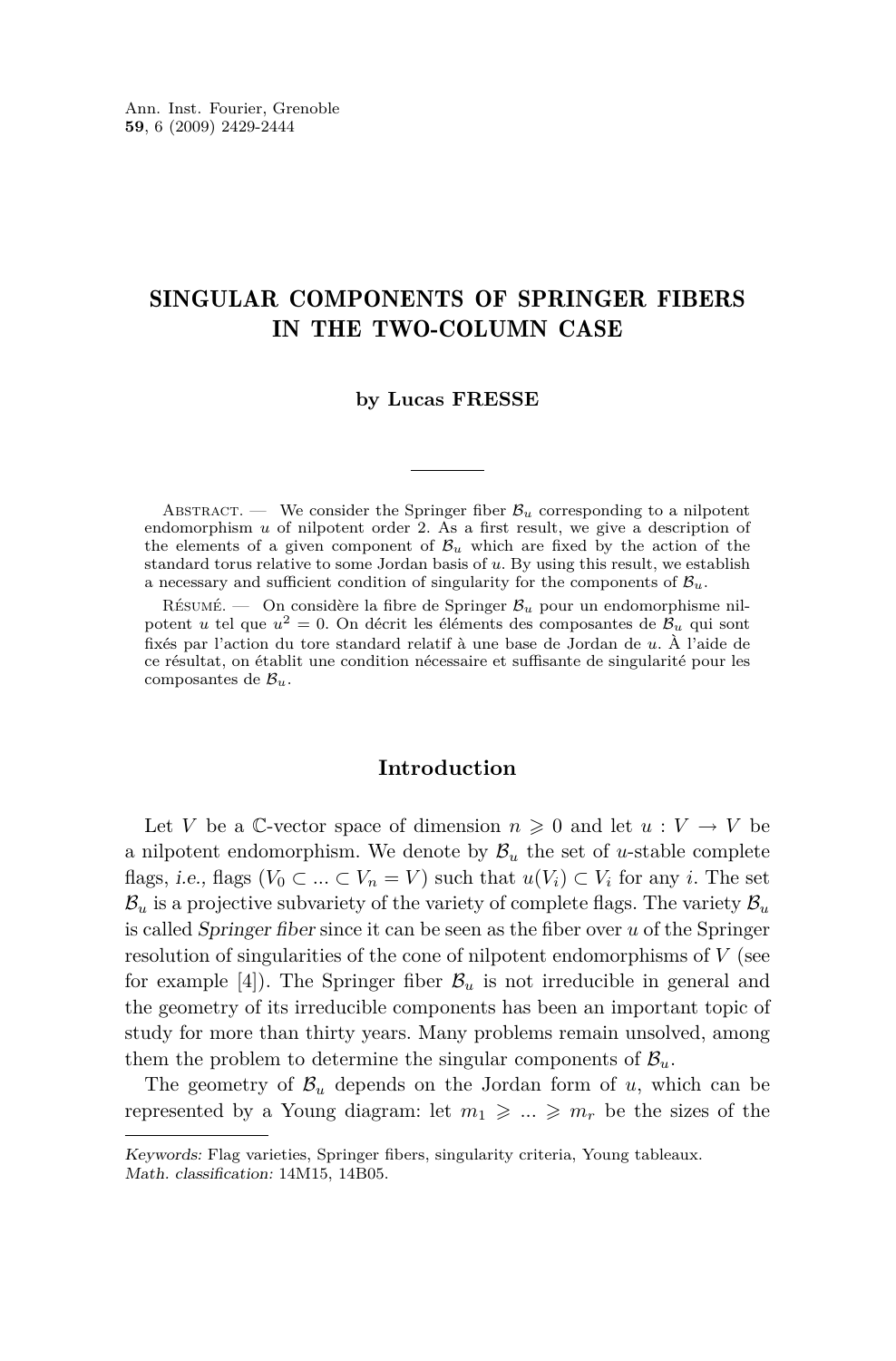Jordan blocks of *u*, and denote by  $Y = Y(u)$  the Young diagram of rows of lengths  $m_1, ..., m_r$ . The problem to determine singular components has a complete answer in two cases: when the diagram *Y* is of hook type or has two rows, every component of  $\mathcal{B}_u$  is nonsingular (see [\[1\]](#page-16-0) and [\[6\]](#page-16-0)). When *Y* has two columns, singular components can arise (see [\[5\]](#page-16-0) or [\[6\]](#page-16-0)). In this article we give a necessary and sufficient condition of singularity for the components of  $\mathcal{B}_u$  in the two-column case.

In section [1,](#page-3-0) the diagram *Y* is general. Following [\[5\]](#page-16-0), we recall the classical parameterization of the components of  $\mathcal{B}_u$  by the standard tableaux of shape *Y*. Let  $\mathcal{K}^T \subset \mathcal{B}_u$  be the component corresponding to the standard tableau *T*. We fix a Jordan basis of *u* and we denote by  $H \subset GL(V)$  the torus of diagonal automorphisms in this basis. We show that the elements of  $\mathcal{B}_u$  which are fixed by *H* are parameterized by the so-called row-standard tableaux, *i.e.*, row-increasing numberings of *Y* by 1, ..., *n*. Set  $F_T \in \mathcal{B}_u$  to be the flag corresponding to the row-standard tableau  $T'$ .

From section [2,](#page-5-0) we suppose that the diagram *Y* has two columns of lengths  $r \geq s$ . Let  $\overline{T}$  be the tableau numbered from top to bottom by 1, ..., r in the first column and by  $r+1, ..., n$  in the second column. We show that the flag  $F_{\overline{T}}$  belongs to every component of  $\mathcal{B}_u$ , and that a component  $\mathcal{K}^T \subset \mathcal{B}_u$  is nonsingular if and only if  $F_{\overline{T}}$  is a nonsingular point of  $\mathcal{K}^T$ . In section [2.2,](#page-6-0) we give some relations satisfied by the elements of  $\mathcal{K}^T$ . For *T* and *T*<sup>'</sup> standard and row-standard tableaux of shape *Y*, in section [2.3,](#page-9-0) we establish a necessary and sufficient condition for  $F_{T'}$  to be in  $\mathcal{K}^T$ . This question can be related to the description of orbital varieties in term of *B*-orbits given by A. Melnikov (see [\[2\]](#page-16-0)), and the result that we prove here can be connected to [\[3,](#page-16-0) Theorem 3.15].

Let  $\mathcal{X}(Y)$  be the set of row-standard tableaux which are obtained from  $\overline{T}$  by switching two entries  $i < j$ , with  $i \leq r$ . Let  $\#A$  denote the number of elements in a set *A*. Our main result, proved in section [3,](#page-11-0) is the following

THEOREM. — Suppose that  $Y = Y(u)$  has two columns. Let *r* be the length of the first column of *Y*. The component  $K^T \subset \mathcal{B}_u$  is singular if and only if

$$
\# \{ T' \in \mathcal{X}(Y) : F_{T'} \in \mathcal{K}^T \} > r(r-1)/2.
$$

 $Notation.$  — Fix some conventional notation. Let  $\mathbb C$  denote the field of complex numbers. In fact all our constructions and results hold for any algebraically closed field. Let #*A* be the number of elements in the set *A*. In what follows flags will be denoted by  $(V_0 \subset \ldots \subset V_n)$  or  $(V_0, \ldots, V_n)$  or *F*, Young diagrams will be denoted by  $Y, Y', \ldots$  standard tableaux by  $T, S, \ldots$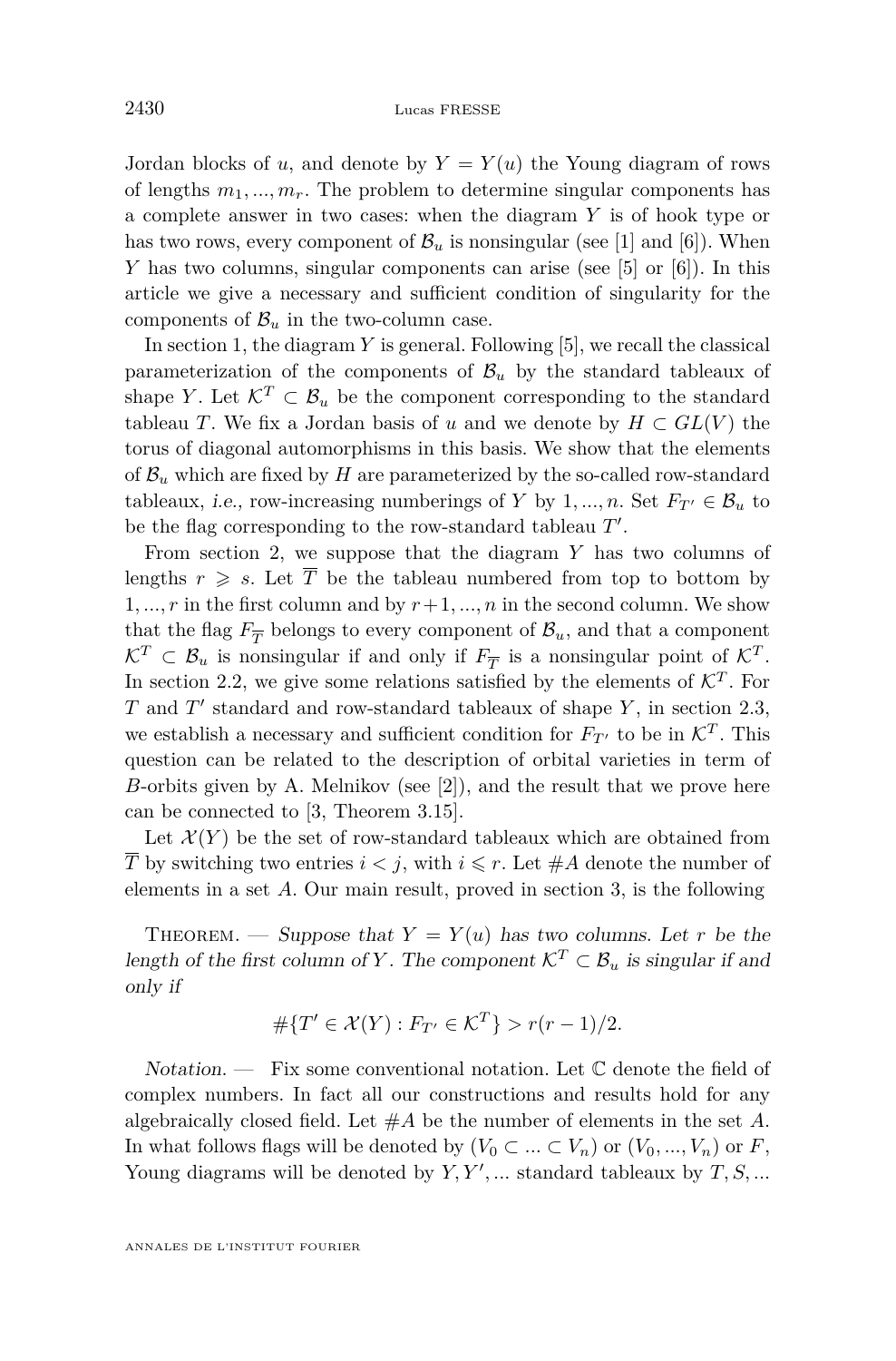<span id="page-3-0"></span>and row-standard tableaux by  $T', T'', \dots$  Other pieces of notation will be introduced in what follows.

#### **1.** The geometry of  $B_u$  and the combinatorics of Young

#### **1.1. Young diagram**  $Y(u)$

Recall that a Young diagram is a collection of boxes displayed along left-adjusted rows of decreasing lengths. For example



is a Young diagram with 7 boxes. Let  $m_1 \geqslant ... \geqslant m_r$  be the sizes of the Jordan blocks of the endomorphism  $u$ , and let  $Y(u)$  be the Young diagram of rows of lengths  $m_1, ..., m_r$ . This diagram has  $n = \dim V$  boxes. The dimension of the variety  $\mathcal{B}_u$  depends on the diagram  $Y(u)$  as shown by the following theorem (see  $[5, § II.5.5]$  $[5, § II.5.5]$ ).

THEOREM 1.1. — The variety  $\mathcal{B}_u$  is equidimensional. Moreover, denoting by  $n_1, ..., n_s$  the lengths of the columns of  $Y(u)$ , we have

$$
\dim \mathcal{B}_u = \sum_{q=1}^s \frac{n_q(n_q-1)}{2} \, .
$$

Two-column case. If  $u^2 = 0$ , then the diagram  $Y(u)$  has (at most) two columns. When  $Y(u)$  has two columns of lengths  $r$  and  $s$ , we get

$$
\dim \mathcal{B}_u = \frac{r(r-1)}{2} + \frac{s(s-1)}{2}.
$$

#### **1.2.** Components of  $B_u$  parameterized by standard tableaux

From now on, set for simplicity  $Y = Y(u)$ .

A standard tableau of shape *Y* is a numbering of the boxes of *Y* from 1 to *n* such that numbers increase in each row from left to right and in each column from top to bottom. We denote by  $\mathcal{T}(Y)$  the set of standard tableaux of shape *Y* .

For example

$$
T = \frac{1 \ 3 \ 5}{2 \ 6 \ 7}
$$

TOME 59 (2009), FASCICULE 6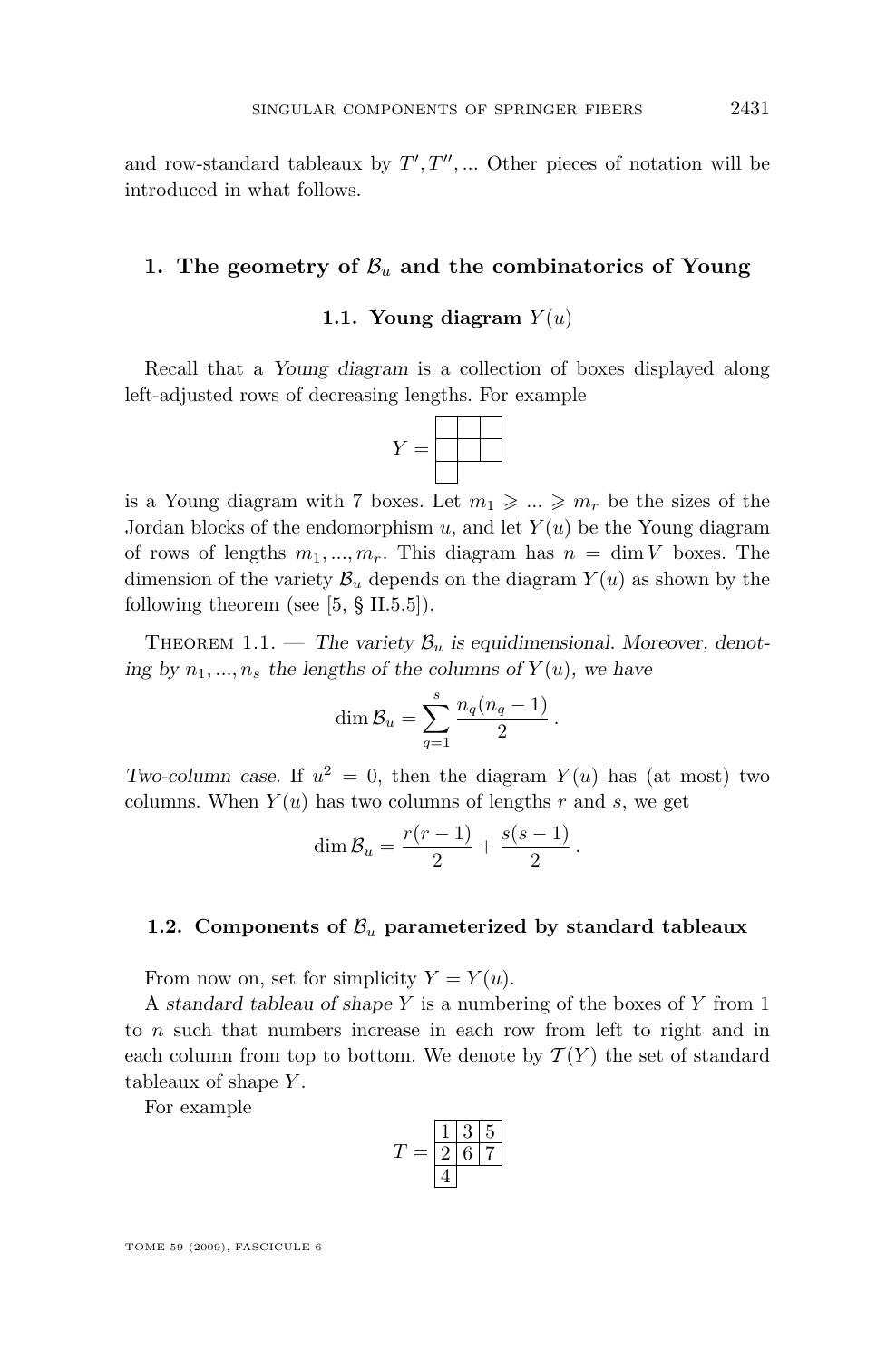<span id="page-4-0"></span>For  $T \in \mathcal{T}(Y)$ , let  $T_{\vert i}$  for  $i \leq n$  be the subtableau obtained by deleting boxes with numbers  $i + 1, \ldots, n$ . The shape of the subtableau  $T_{\vert i}$  is a subdiagram  $Y_i^T \subset Y$  with *i* boxes. The standard tableau *T* can be regarded as the maximal chain of subdiagrams  $\emptyset = Y_0^T \subset Y_1^T \subset \dots \subset Y_n^T = Y$ .

Let  $F = (V_0, ..., V_n) \in \mathcal{B}_u$  be a *u*-stable flag. For  $i \in \{0, ..., n\}$  the restriction map  $u_{|V_i}: V_i \to V_i$  is a nilpotent endomorphism. Let  $Y_i(F) = Y(u_{|V_i})$ be the Young diagram representing the Jordan form of  $u_{|V_i}$  in the sense of section [1.1.](#page-3-0) The diagrams  $Y_0(F), ..., Y_n(F)$  form an increasing sequence of subdiagrams of *Y* . We set

$$
\mathcal{B}_u^T = \{ F \in \mathcal{B}_u : Y_i(F) = Y_i^T \ \forall i \}.
$$

The subsets  $\mathcal{B}_u^T$ , for *T* running over  $\mathcal{T}(Y)$ , form a partition of  $\mathcal{B}_u$ . Setting  $\mathcal{K}^T = \overline{\mathcal{B}_u^T}$ , we have (see [\[5,](#page-16-0) §II.5.4–5]):

THEOREM 1.2. — Let  $T \in \mathcal{T}(Y)$  be standard. The subset  $\mathcal{K}^T \subset \mathcal{B}_u$  is an irreducible component of  $\mathcal{B}_u$ . Every component of  $\mathcal{B}_u$  is obtained in that way.

#### **1.3. Elements**  $F_{T}$ <sup> $\in \mathcal{B}_u$  parameterized by row-standard tableaux</sup>

In this subsection, we fix a Jordan basis of *V*. Since the lengths of the rows of *Y* coincide with the sizes of the Jordan blocks of *u*, it is possible to index the basis on the boxes of *Y* so that the following is true. Writing  $e_x$  the vector of the basis associated to the box  $x \in Y$ , we have  $u(e_x) = 0$ if *x* is in the first column of *Y*, and  $u(e_x) = e_{x'}$  where *x'* is the box just on the left of *x* otherwise.

We call row-standard tableau of shape *Y* a numbering of the boxes of *Y* from 1 to *n* such that numbers increase in each row from left to right. We denote by  $\mathcal{T}'(Y)$  the set of row-standard tableaux of shape Y.

For example

$$
T' = \frac{2 \ 5 \ 6}{1 \ 3 \ 7}
$$

For  $T' \in T'(Y)$ , the boxes 1, ..., *i* of the subtableau  $T'$  form a subset  $X_i \subset Y$ . Let  $F_{T'} = (V_0, V_1, ..., V_n)$  be the flag defined by  $V_i = \langle e_x : x \in X_i \rangle$ for every *i*. It is easy to see that  $F_{T}$ <sup>*i*</sup> belongs to  $\mathcal{B}_u$ *.* 

Moreover, let  $T \in \mathcal{T}(Y)$  be standard and suppose that each  $i \in \{1, ..., n\}$ belongs to the same column of  $T$  and  $T'$ . Then we can see that the flag *F*<sub>*T'*</sub> belongs to the set  $\mathcal{B}_u^T$ . Hence *F*<sub>*T'*</sub> belongs to the component  $\mathcal{K}^T$ . In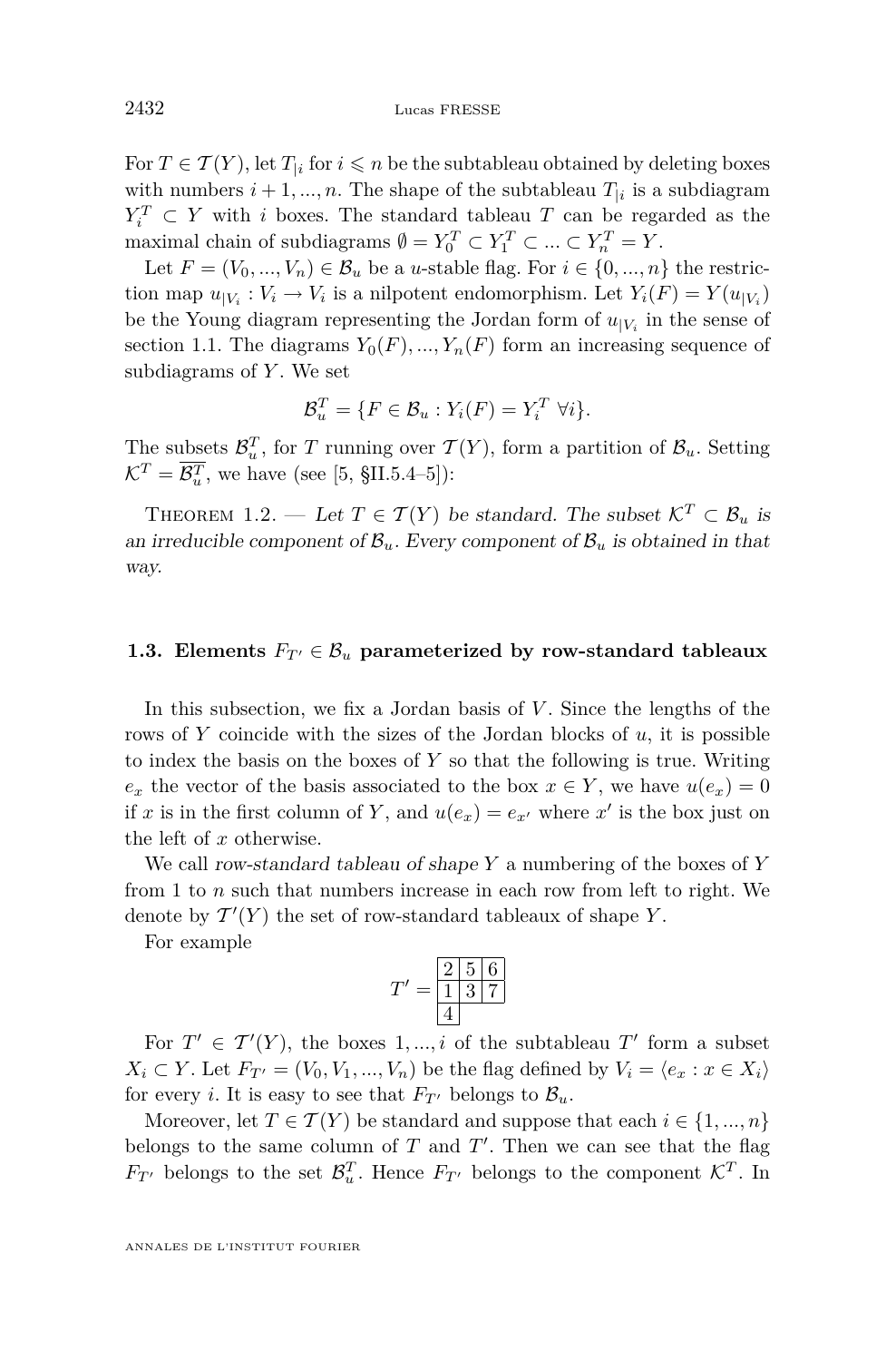<span id="page-5-0"></span>particular, considering *T* as a row-standard tableau, we get  $F_T \in \mathcal{B}_u^T$ , thus  $F_T \in \mathcal{K}^T$ .

We prove the following

LEMMA 1.3. — A component  $K \subset \mathcal{B}_u$  is nonsingular if and only if every flag of the form  $F_{T'}$  with  $T' \in T'(Y)$  which belongs to  $K$  is nonsingular.

Proof. — The implication  $\Rightarrow$  is immediate. To prove the other implication, suppose there is a singular  $F \in \mathcal{K}$ . Let  $H \subset GL(V)$  be the subgroup of diagonal automorphisms with respect to the basis. Observe that the flags *F*<sub>*T'*</sub> for *T'* running over  $T'(Y)$  are the elements of  $\mathcal{B}_u$  fixed by *H* for its natural action on flags. However, this action does not leave  $\mathcal{B}_u$  invariant. Let us construct a subtorus  $H' \subset H$  with the same fixed points and leaving  $B_u$  invariant. To this end, we choose pairwise distinct numbers  $\epsilon_x$  associated to the boxes  $x \in Y$ , so that  $\epsilon_{x'} = \epsilon_x + 1$  if  $x'$  is the box on the left of *x*. For  $t \in \mathbb{C}^*$ , let  $h_t \in GL(V)$  be defined by  $h_t(e_x) = t^{\epsilon_x}e_x$  for any  $x \in Y$ . Then  $H' = (h_t)_{t \in \mathbb{C}^*}$  is a subtorus of *H*. Since we have  $h_t u = t^{-1}uh_t$  for any  $t$ , the natural action of  $H'$  on flags leaves invariant the Springer fiber  $B_u$  and all its components. As the  $\epsilon_x$ 's are pairwise distinct, the flags  $F_{T}$ <sup>*i*</sup> for  $T'$  row-standard are the  $H'$ -fixed points of  $\mathcal{B}_u$ .

The curve  $\{h_t F : t \in \mathbb{C}^*\}$  admits a limit at the infinity and this limit is necessarily a fixed point of *H'*, hence it is some  $F_{T'}$  with  $T' \in T'(Y)$ . Since *F* is singular, the point  $h_t F$  is singular for any *t*, and finally  $F_{T}$ <sup>*i*</sup> is also a singular point of the component.

#### **2. Fixed points of the components in the** 2**-column case**

From now on, we suppose that the diagram  $Y = Y(u)$  has two columns of lengths *r* and *s*, with  $r \geq s$ . As in section [1.3](#page-4-0) we fix a Jordan basis indexed on the boxes of Y. For convenience we write  $e_1, ..., e_r$  the vectors of the basis associated to the boxes of the first column of *Y* from top to bottom, and  $e_{r+1},...,e_n$  the vectors associated to the boxes of the second column. Thus we have  $u(e_i) = 0$  for  $i \leq r$  and  $u(e_i) = e_{i-r}$  for  $i \geq r + 1$ .

## **2.1.** Property of the flag  $F_{\overline{T}}$  associated to the tableau  $T$

Let  $\overline{T}$  be the tableau of shape *Y* numbered from top to bottom by 1, ..., *r* in the first column and by  $r + 1, ..., n$  in the second column: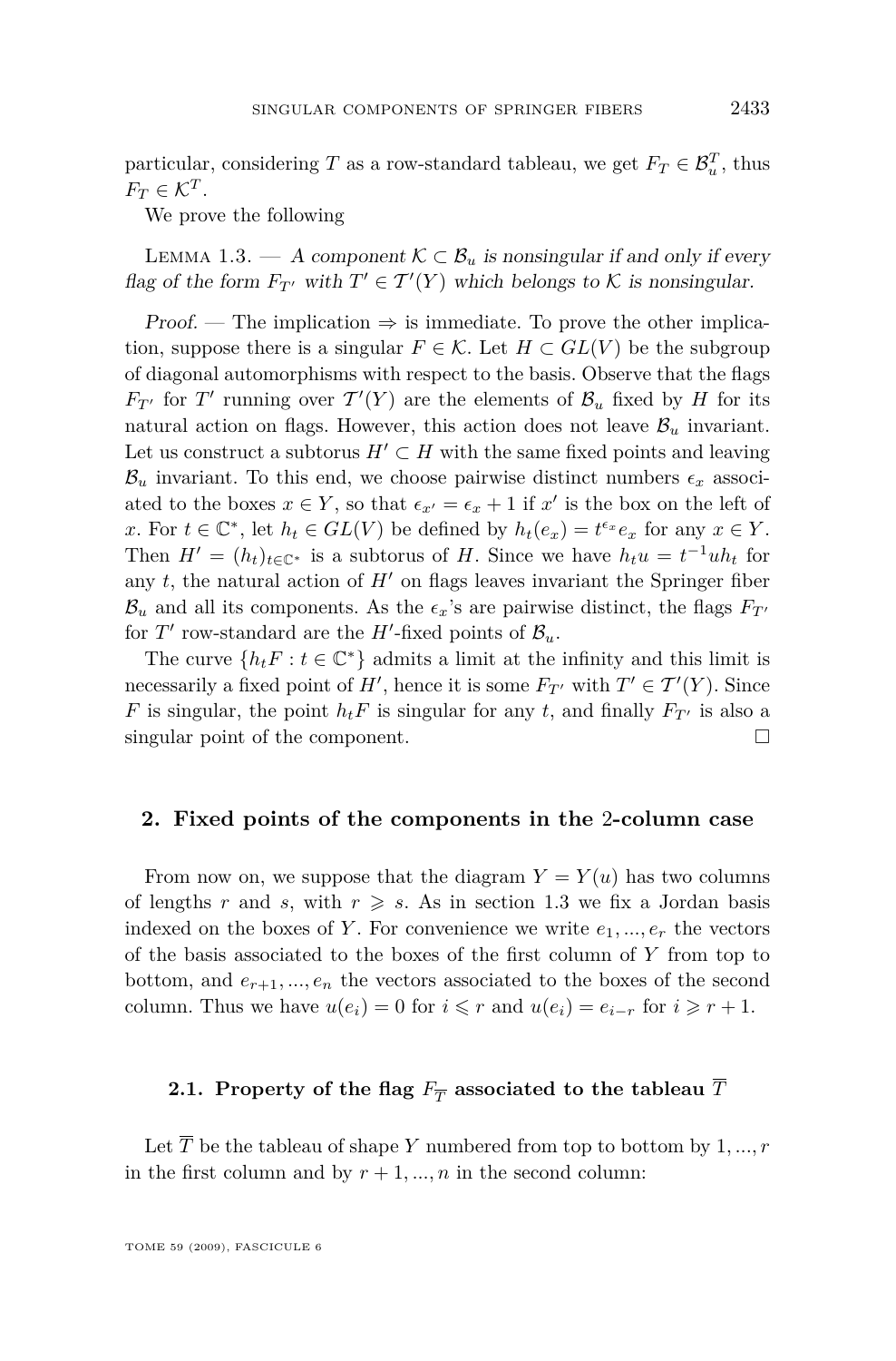

<span id="page-6-0"></span>Thus for every *i*, the *i*-th subspace of the flag  $F_{\overline{T}}$  is generated by the vectors  $e_1, \ldots, e_i$  of the basis. The flag  $F_{\overline{T}}$  satisfies the following properties.

PROPOSITION 2.1.

- a) The flag  $F_{\overline{T}}$  belongs to every irreducible component of  $B_u$ .
- b) A component  $K \subset \mathcal{B}_u$  is nonsingular if and only if  $F_{\overline{T}}$  is a nonsingular point of *K*.

Proof. — Let  $Z(u) \subset GL(V)$  be the centralizer of  $I + u$ . The natural action of  $Z(u)$  on flags leaves  $B_u$  invariant. Moreover, the group  $Z(u)$  is connected, since it is an open subset of the vector subspace of  $End(V)$ formed by the endomorphisms which commute with  $u$ . Hence  $Z(u)$  leaves each component of  $\mathcal{B}_u$  invariant. Applying Lemma [1.3,](#page-5-0) and using the observation made just before Lemma [1.3](#page-5-0) that a component always contains some  $F_{T}$ <sup>*i*</sup>, it is sufficient to prove that the flag  $F_{\overline{T}}$  belongs to the closure of the  $Z(u)$ -orbit of  $F_{T'}$  for any  $T' \in T'(Y)$ . We reason by induction on the first entry which has not the same place in  $T'$  and  $\overline{T}$ . If  $T' = \overline{T}$ , then there is nothing to prove. Suppose  $T' \neq \overline{T}$ , and take  $i \in \{1, ..., n\}$  minimal which has not the same place in  $\overline{T}$  and  $T'$ . Write  $F_{T'} = (V_0, ..., V_n)$ . We *have thus*  $V_{i-1} = \langle e_1, ..., e_{i-1} \rangle$  and  $V_i = \langle e_1, ..., e_{i-1}, e_j \rangle$  for some *j > i*. For *t* ∈  $\mathbb{C}$  let  $w_t$  ∈  $GL(V)$  be the automorphism such that  $w_t(e_j) = e_j + te_i$ and  $w_t(e_k) = e_k$  for  $1 \leq k \leq n$  with  $k \notin \{j - r, j, j + r\}$ , and

$$
-w_t(e_{j-r}) = e_{j-r} + te_{i-r} \text{ if } i \geq r+1,
$$

$$
-w_t(e_{j-r}) = e_{j-r} \text{ if } i \leq r \text{ and } j \geq r+1,
$$

 $-v_t(e_{i+r}) = e_{i+r} + te_{i+r}$  if  $j + r \leq n$ .

We have  $w_t \in Z(u)$ . Moreover, the curve  $\{w_t F_{T'} : t \in \mathbb{C}\}\$  admits a limit at the infinity which is the flag  $F_{\widetilde{T}'}$  associated to some tableau  $\widetilde{T}' \in \mathcal{T}'(Y)$ <br>such that the entries 1 *i* have the same place in  $\overline{T}$  and  $\widetilde{T}'$ . By induction such that the entries 1, ..., *i* have the same place in  $\overline{T}$  and  $T'$ . By induction, we have  $F_{\overline{T}} \in Z(u)$ .  $F_{\widetilde{T'}}$ . Since  $F_{\widetilde{T'}} \in Z(u)$ .  $F_{T'}$ , we get  $F_{\overline{T}} \in Z(u)$ .  $F_{T'}$ . The proof is complete. proof is complete.

## **2.2.** Some relations satisfied by  $F \in \mathcal{K}^T$

Let  $F = (V_0, ..., V_n) \in \mathcal{B}_u$ . Let  $0 \leq i \leq j \leq n$ . The subspaces  $V_i$  and  $V_j$ are both invariant by *u*, hence the quotient map  $u_{|V_j/V_i}: V_j/V_i \to V_j/V_i$  can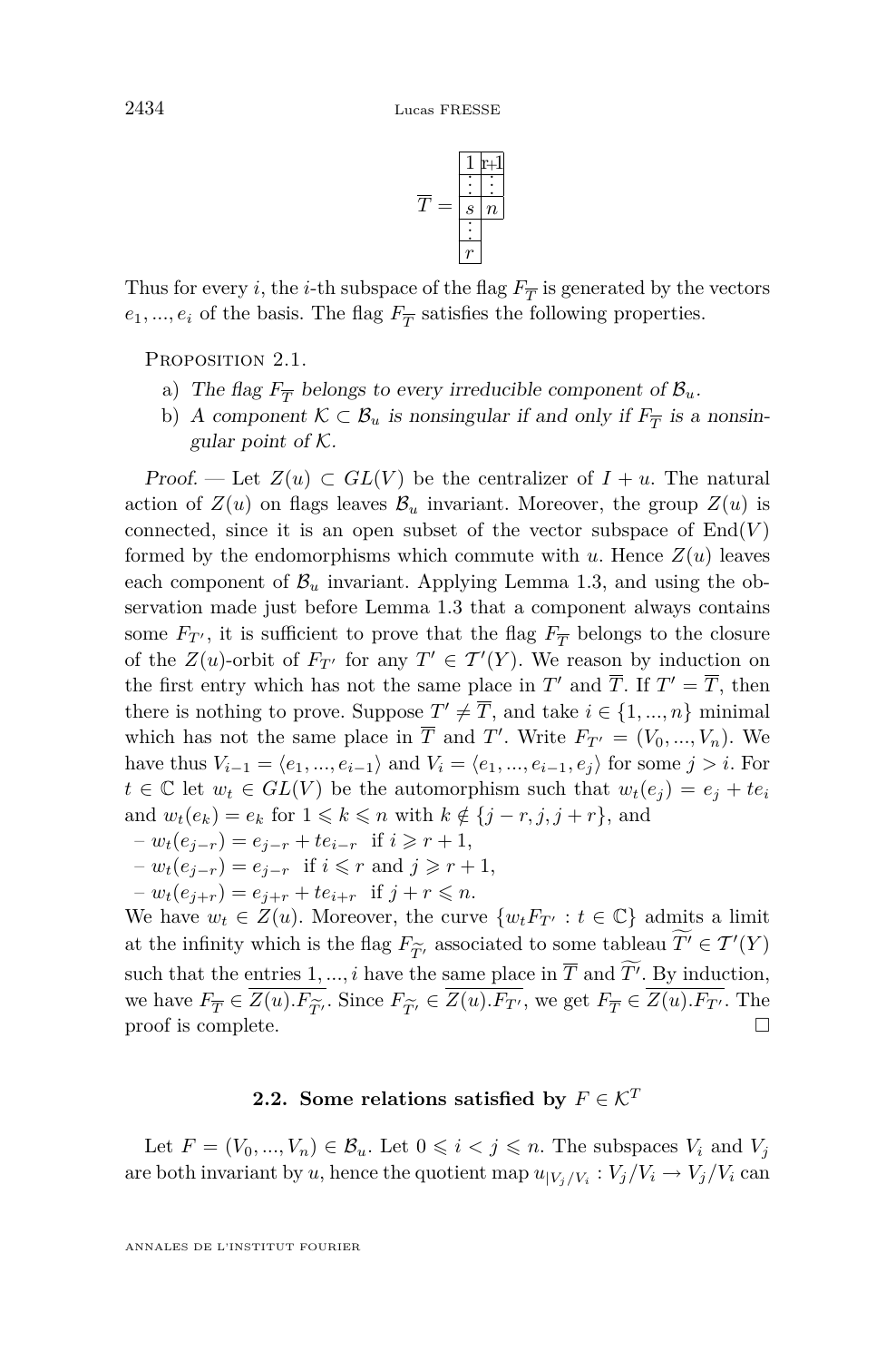<span id="page-7-0"></span>be considered, and it is still a nilpotent map. First, we show the following formula.

LEMMA 2.2. — We have: rank  $u_{|V_i/V_i} = \dim(V_i + u(V_i)) - i$ .

Proof. — By applying the rank formula for the map  $V_j \to V_j/V_i$ ,  $x \mapsto$  $u(x)$ , we get:

$$
\operatorname{rank} u_{|V_j/V_i} = j - \dim u^{-1}(V_i) \cap V_j.
$$

The map  $u^{-1}(V_i) \cap V_j \to V_i \cap u(V_j)$ ,  $x \mapsto u(x)$  is surjective and its kernel is *V<sup>j</sup> ∩* ker *u*, hence

dim  $u^{-1}(V_i) ∩ V_j = \dim V_j ∩ \ker u + \dim V_i ∩ u(V_j)$ .

On one hand, we have dim  $V_i \cap u(V_j) = i + \dim u(V_j) - \dim (V_i + u(V_j)).$ On the other hand, the rank formula gives dim  $V_i \cap \ker u = j - \dim u(V_i)$ . The lemma follows.

Let  $T$  be standard. We associate to  $T$  a row-standard tableau  $T^*$ . Let  $a_1 < ... < a_r$  (resp.  $b_1 < ... < b_s$ ) be the entries of the first (resp. second) column of *T*. We renumerate the entries of the first column from  $a_1^*$  to  $a_r^*$ :

 $-$  Set  $a_1^* = b_1 - 1$ .

*−* If  $a_1^*, \ldots, a_{p-1}^*$  have been constructed for  $p \in \{1, \ldots, s\}$ , then let  $a_p^*$  be the maximal element among the  $a \in \{a_1, ..., a_r\} \setminus \{a_1^*, ..., a_{p-1}^*\}$  such that  $a < b_p$ .

 $-$  For  $p > s$ , set  $a_p^* =$  Min  $\{a_1, ..., a_r\} \setminus \{a_1^*, ..., a_{p-1}^*\}.$ 

Then let  $T^*$  be the tableau numbered from top to bottom by  $a_1^*,..., a_r^*$ in the first column, and  $b_1, \ldots, b_s$  in the second column.

For example

$$
T = \frac{\begin{array}{|c|c|}\n\hline\n1 & 3 \\
\hline\n2 & 5 \\
\hline\n4 & & \\
\hline\n6 & & \\
\hline\n\end{array}
$$
 
$$
T^* = \frac{\begin{array}{|c|}\n\hline\n2 & 3 \\
\hline\n4 & 5 \\
\hline\n1 & & \\
\hline\n6 & & \\
\hline\n\end{array}
$$

As observed in section [1.3,](#page-4-0) since the content of the columns of *T* and *T ∗* coincides, the flag  $F_{T^*}$  associated to  $T^*$  belongs to the component  $\mathcal{K}^T$ .

Let  $0 \leq i \leq j \leq n$ . Set

$$
s_{j/i}^T = \# \{ p : 1 \leq p \leq s \text{ and } i < a_p^* < b_p \leq j \}.
$$

We prove the following

LEMMA 2.3. — Let  $0 \leq i \leq j \leq n$ . The set

$$
\{F = (V_0, ..., V_n) \in \mathcal{K}^T : \text{rank } u_{|V_j/V_i} = s_{j/i}^T\}
$$

is a nonempty open subset of  $K^T$ .

TOME 59 (2009), FASCICULE 6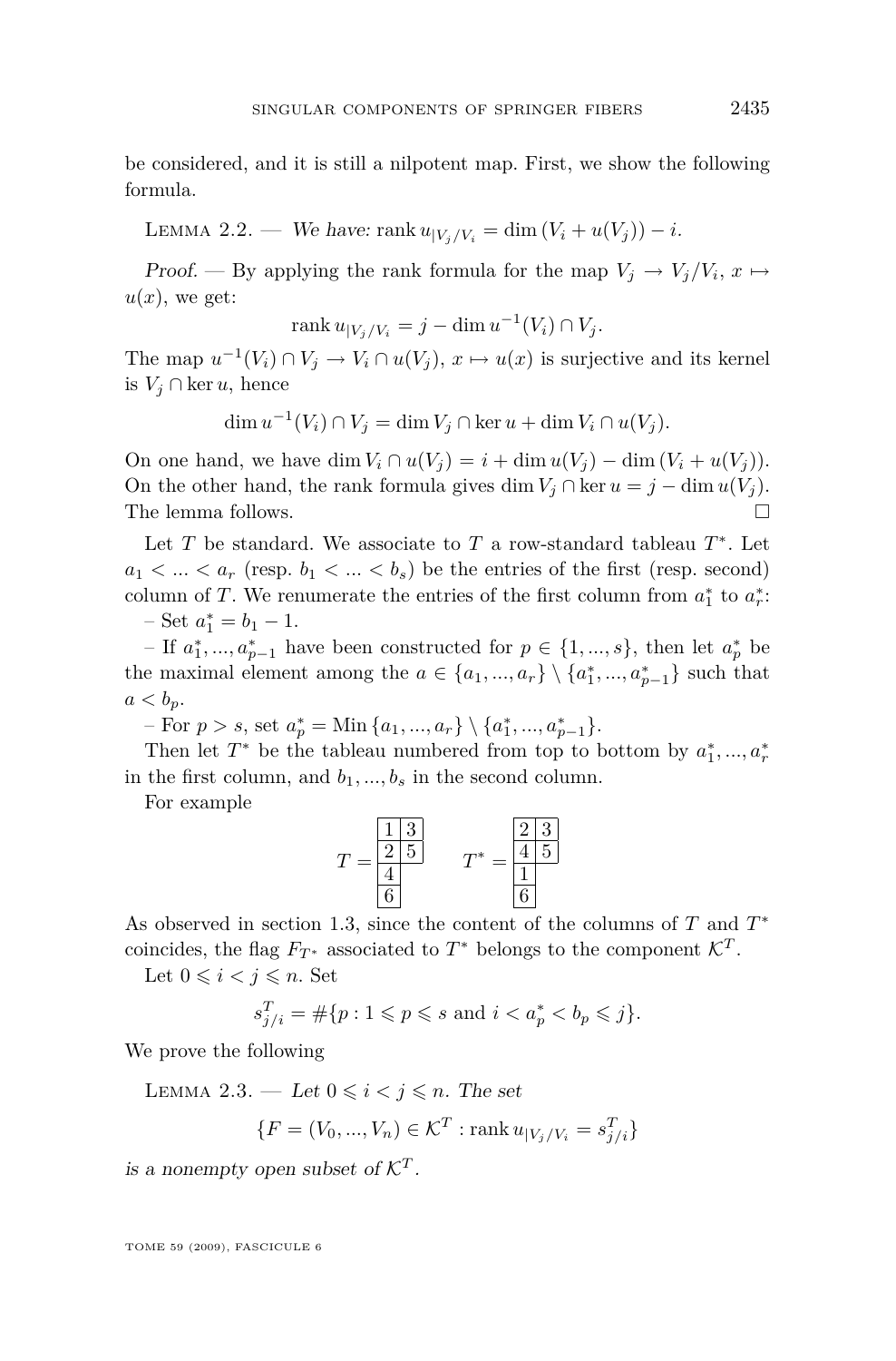<span id="page-8-0"></span>Proof. — Recall that  $Z(u) \subset GL(V)$  denotes the subgroup of elements which commute with *u*. Observe that rank  $u_{|V_j/V_i} = s_{j/i}^T$  for any *F* in the  $Z(u)$ -orbit of the flag  $F_{T^*}$ . Thus, to prove the lemma, it is sufficient to prove that the  $Z(u)$ -orbit of the flag  $F_{T^*}$  is an open subset of  $\mathcal{K}^T$ . Let  $Z(T^*) \subset Z(u)$  be the subgroup of elements which fix the flag  $F_{T^*}$ . It is sufficient to prove that  $\dim Z(T^*) = \dim Z(u) - \dim \mathcal{K}^T$ .

Recall we have fixed a Jordan basis  $(e_1, ..., e_n)$  with  $e_i = u(e_{i+r})$  for  $i = 1, \ldots, s$ . Any  $g \in Z(u)$  is thus determined by the images  $ge_{s+1}, \ldots, ge_r$ , which lie in ker *u*, and by  $ge_{r+1}, ..., ge_n$ . Then we see that dim  $Z(u)$  =  $(r - s)r + s(r + s) = r^2 + s^2$ . By Theorem [1.1](#page-3-0) we have dim  $K^T = \dim \mathcal{B}_u$  $r(r-1)/2 + s(s-1)/2$ . Thus, we have to prove

(\*) 
$$
\dim Z(T^*) = \frac{r(r+1)}{2} + \frac{s(s+1)}{2}.
$$

We reason by induction on *n*, with immediate initialization for  $n = 1$ . Observe that  $Z(T^*)$  has the same dimension as the vector space of endomorphisms of *V* commuting with *u* and leaving stable each subspace in the flag  $F_{T^*}$ . Then, using the definition of the flag  $F_{T'}$  associated to a tableau T', it is straightforward to establish the formula

$$
\dim Z(T^*) = \#\{(p,q) : 1 \leq p, q \leq r, s < q, a_p^* \leq a_q^* \} + \#\{(p,q) : 1 \leq p \leq r, 1 \leq q \leq s, a_p^* < b_q \} + \#\{(p,q) : 1 \leq p \leq q \leq s, a_p^* \leq a_q^* \}.
$$

We distinguish two cases.

A) Suppose that  $1 = a_p^*$  for some  $p \leq s$ . Let  $T^{\flat}$  be the tableau obtained from  $T^*$  by removing the row containing  $(1, b_p)$ , this tableau is row-standard up to moving  $i \mapsto i-1$  if  $i < b_p$  and  $i \mapsto i-2$  if  $i > b_p$ . By the above formula, we get dim  $Z(T^*)$  = dim  $Z(T^*)$  + *r* + *s*. By induction hypothesis, dim  $Z(T^{\flat}) = r(r-1)/2 + s(s-1)/2$ . Thus (\*) follows.

B) Suppose that  $1 = a_p^*$  for  $p > s$ . Let  $T^{\flat}$  be the tableau obtained from *T*<sup>\*</sup> by removing 1, this tableau is row-standard up to moving  $i \mapsto i-1$ ,  $\forall i =$ 2, ..., *n*. Likewise, the above formula implies dim  $Z(T^*) = \dim Z(T^*) + r$ . By induction hypothesis, we have dim  $Z(T^{\flat}) = r(r-1)/2 + s(s+1)/2$ . Again (*∗*) follows.

We get now the following

PROPOSITION 2.4. — Let  $F = (V_0, ..., V_n) \in \mathcal{B}_u$ . If  $F \in \mathcal{K}^T$ , then

- a) rank  $u_{|V_j/V_i} \leqslant s_{j/i}^T$  for any  $0 \leqslant i < j \leqslant n$ .
- b) dim $(V_i + u(V_j)) \leq s_{j/i}^T + i$  for any  $0 \leq i < j \leq n$ .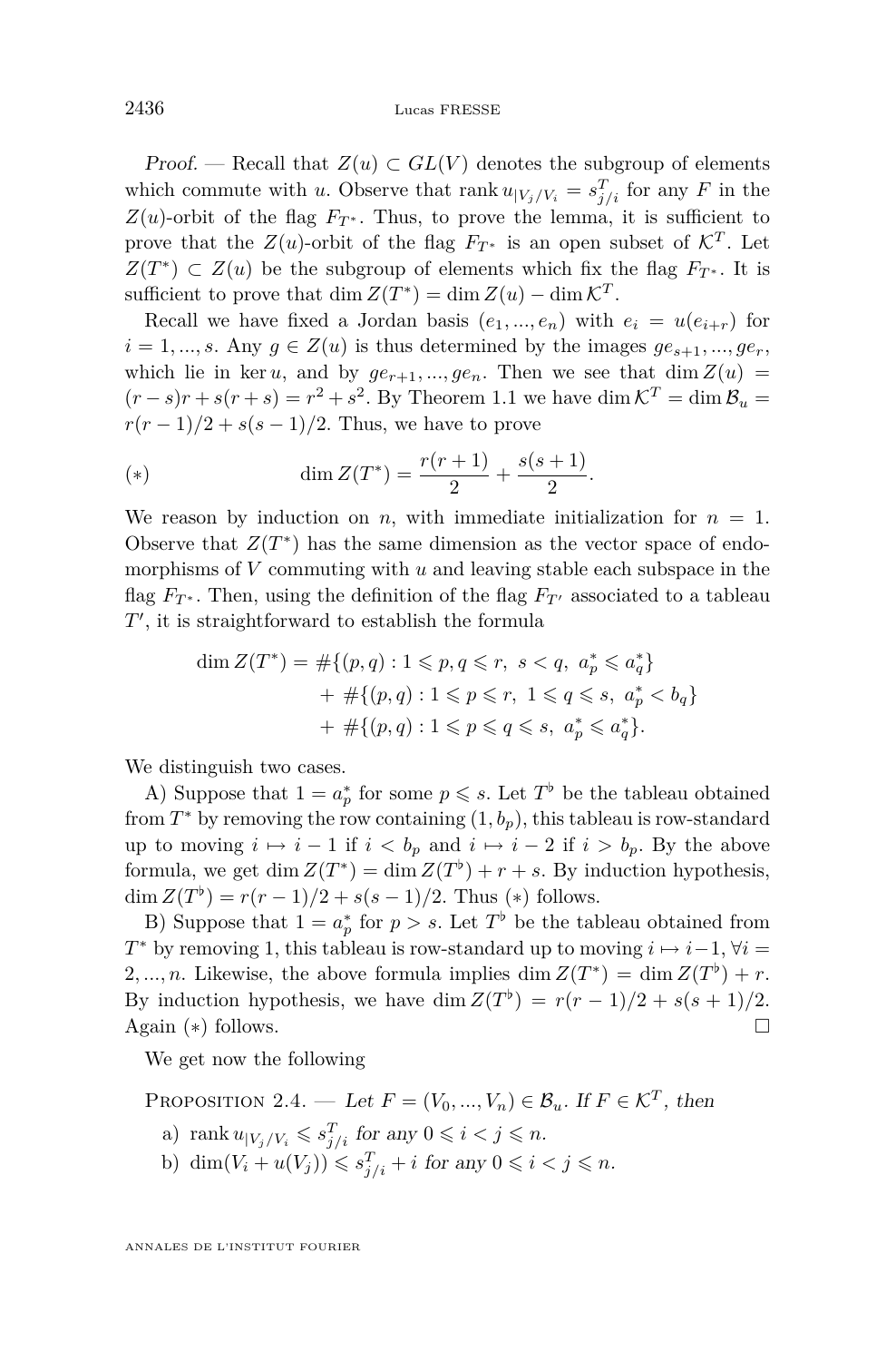<span id="page-9-0"></span>Proof. — By Lemma [2.2,](#page-7-0) a) and b) are equivalent. By Lemma [2.2](#page-7-0) and Lemma [2.3,](#page-7-0) the set  $\{F \in \mathcal{K}^T : \dim(V_i + u(V_j)) = s_{j/i}^T + i\}$  is a nonempty open subset of  $\mathcal{K}^T$ . Claim (b) follows from the lower semicontinuity of the  $\Box$  map  $F \mapsto \dim(V_i + u(V_i)).$ 

### **2.3.** A necessary and sufficient condition for  $F_{T'} \in \mathcal{K}^T$

In this section, we characterize the row-standard tableaux  $T'$  such that the flag  $F_{T}$ <sup>*i*</sup> belongs to the component  $\mathcal{K}^T$ .

Let  $T' \in T'(Y)$  be row-standard. Let  $a'_1, ..., a'_r$  (resp.  $b'_1, ..., b'_s$ ) be the entries from top to bottom in its first (resp. second) column. For  $0 \leq i <$  $j \leqslant n$ , set

$$
s_{j/i}(T') = \# \{ p : 1 \leq p \leq s \text{ and } i < a'_p < b'_p \leq j \}.
$$

Then, writing  $F_{T'} = (V_0, ..., V_n)$ , we have rank  $u_{|V_j/V_i} = s_{j/i}(T')$ . By Proposition [2.4,](#page-8-0) we have

$$
F_{T'} \in \mathcal{K}^T \implies s_{j/i}(T') \leqslant s_{j/i}^T \text{ for any } 0 \leqslant i < j \leqslant n.
$$

The following theorem shows that this implication is in fact an equivalence.

THEOREM 2.5. — Let  $T' \in T'(Y)$  be row-standard. The following conditions are equivalent.

a)  $F_{T'} \in \mathcal{K}^T$ . b)  $s_{j/i}(T') \leqslant s_{j/i}^T$  for any  $0 \leqslant i < j \leqslant n$ .

Proof of Theorem  $2.5$ .  $-$  It remains to prove that claim b) implies a). First, we introduce some notation and convention. For *i* in the first column of *T'*, we denote by  $\omega_{T'}(i)$  its right neighbor entry, and put  $\omega_{T'}(i) = \infty$  if *i* has no entry on its right in  $T'$ . We set  $k < \infty$  for any integer  $k$ , so that the set  $\{1, ..., n, \infty\}$  is totally ordered. Recall that  $Z(u) \subset GL(V)$  denotes the subgroup of elements which commute with *u*. The natural action of  $Z(u)$ on flags leaves  $\mathcal{B}_u$  and its components invariant.

We know that the flag  $F_{T}$ <sup>*i*</sup> belongs to the component  $K^T$  when the columns of *T* and *T*<sup> $\prime$ </sup> have the same entries. Now, let  $i \in \{1, ..., n\}$  be the minimal entry which lies in different columns in  $T$  and  $T'$ , and reason by induction on *i*. Since  $s_{i/0}(T') \leqslant s_{i/0}^T$ , the number *i* belongs to the first column of  $T'$  and to the second column of  $T$ . Thus  $T'$  contains strictly more entries  $> i$  in its second column than *T*. Since  $s_{n/i}(T') \leqslant s_{n/i}^T$ , there is  $j > i$  in the second column of  $T'$  whose entry on its left is some  $j' \leq i$ . Take *j* minimal.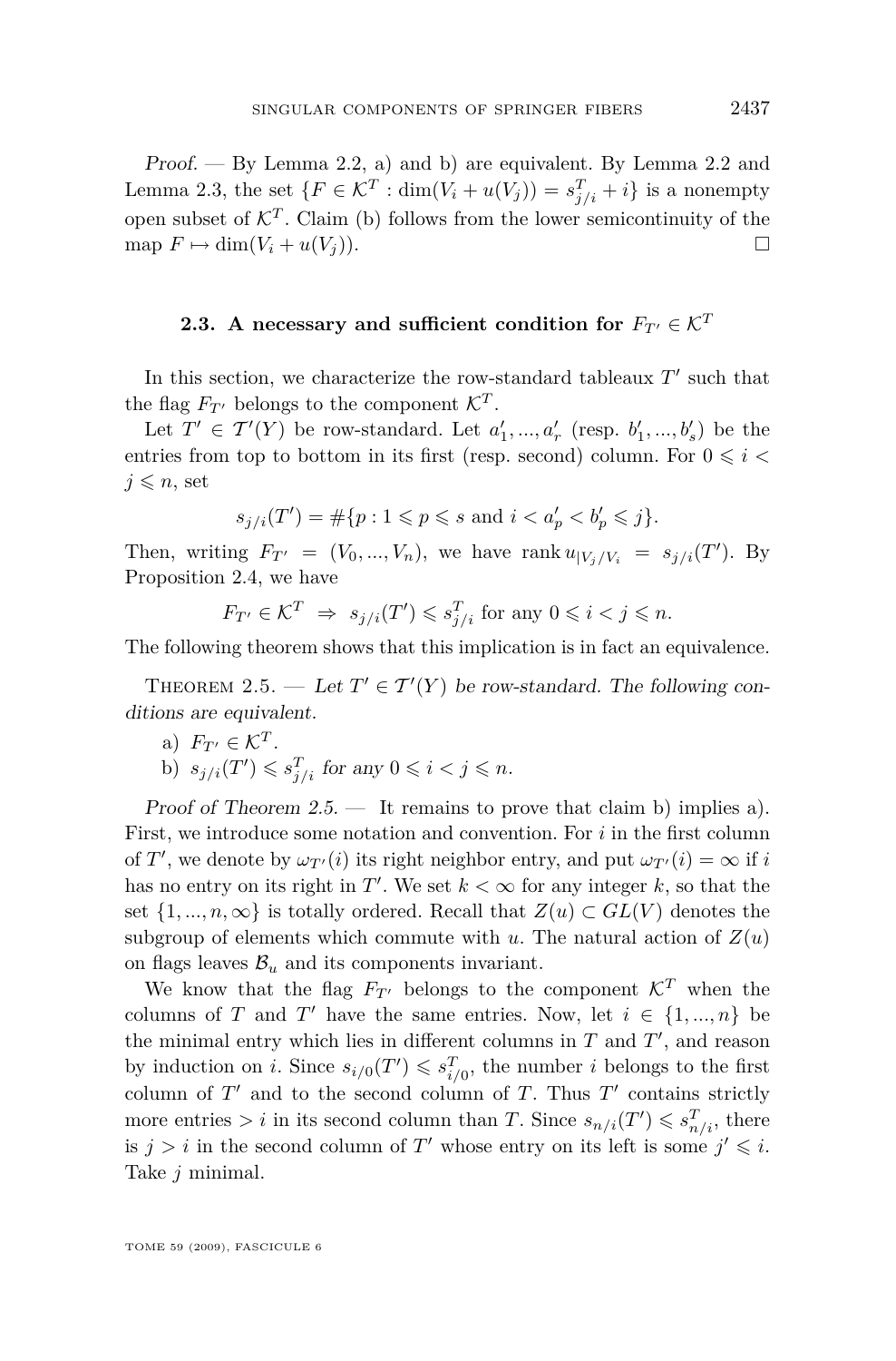We distinguish two cases:

A) Suppose that there is  $i' \in \{i+1, ..., j\}$  in the first column of  $T'$ such that  $\omega_{T'}(i) < \omega_{T'}(i')$ . Take *i*' minimal, and let  $T'$  denote the tableau obtained by switching  $i$  and  $i'$  in  $T'$ . This tableau is row-standard: indeed, by minimality of *j* we always have  $j \leq \omega_{T'}(i)$ , hence  $i' \leq \omega_{T'}(i)$ .

B) Suppose that  $\omega_{T'}(i') \leq \omega_{T'}(i)$  for any  $i' \in \{i+1, ..., j\}$  in the first column of *T'*. Then let  $\overline{T}'$  denote the tableau obtained by switching *i* and *j* in  $T'$ . Let us prove that this tableau is row-standard. Assume the contrary:  $\omega_{T'}(i) \leqslant j$ . Set  $l = \omega_{T'}(i)$ . By the hypothesis every  $i' \in \{i, ..., l\}$  in the first column of  $T'$  has a right neighbor entry among  $i, ..., l$ . By definition of *j*, every  $i' \in \{i, ..., l\}$  in the second column of  $T'$  has a left neighbor entry among *i*, ..., *l*. Thus  $l-i+1$  is even and  $s_{j/i}(T') = (l-i+1)/2$ . On the other hand, since *i* is in the second column of *T*, we have  $s_{j/i}^T < (l - i + 1)/2$ . We get  $s_{j/i}(T') > s_{j/i}^T$ , which contradicts the hypothesis. Hence  $j < \omega_{T'}(i)$ , and the tableau  $T'$  is row-standard.

In both cases, we have defined  $\widetilde{T'}$  row-standard.

CLAIM. — The flag  $F_{T}$ <sup>*i*</sup> lies to the closure of the  $Z(u)$ -orbit of the flag  $F_{\widetilde{T}'}$ .

Proof of the claim. — Recall that we have fixed a Jordan basis of *u*. We renumber the vectors of the basis from  $e'_1$  to  $e'_n$  so that  $e'_1, ..., e'_l$  generate the *l*-th subspace of  $F_{T}$ . For  $t \in \mathbb{C}$  we define an automorphism  $\phi_t : V \to V$ . As above we distinguish two cases: Suppose we are in case A above. For  $k \in \{1, ..., n\}$  different from *i*' and  $\omega_{T}(i')$ , we set  $\phi_t e'_k = e'_k$ . Next, set  $\phi_t e'_{i'} = e'_{i'} + te'_{i}$ . If  $\omega_{T'}(i') < \infty$ , then set in addition  $\phi_t e'_{\omega_{T'}(i')} = e'_{\omega_{T'}(i')} +$  $te'_{\omega_{T'}(i)}$ . Suppose we are in case B above. For  $k \in \{1, ..., n\}$  different from j, set  $\phi_t e'_k = e'_k$ . In addition set  $\phi_t e'_j = e'_j + te'_i$ . In both cases  $\phi_t \in Z(u)$ , and the flag  $F_{T'}$  is the limit at the infinity of the curve  $\{\phi_t F_{\widetilde{T}'} : t \in \mathbb{C}\}.$ <br>The claim follows. The claim follows.  $\Box$ 

By the claim, it is sufficient to prove that the flag  $F_{\widetilde{T}}$  belongs to  $\mathcal{K}^T$ , and induction hypothesis it is sufficient to prove that we have  $s_{\mathcal{U}}(\widetilde{T'})$ by induction hypothesis, it is sufficient to prove that we have  $s_{b/a}(T') \leq$  $s_{b/a}^T$  for any  $0 \leq a < b \leq n$ . As above, we distinguish two cases.

A) Suppose we are in the case A above. Then  $T'$  is the tableau obtained by switching *i* and *i'* in the tableau  $T'$ . By the minimality of *j*, we have  $j \leq$  $\omega_{T'}(i)$ , hence  $i < i' < \omega_{T'}(i) < \omega_{T'}(i')$ . We have to show that  $s_{b/a}(\widetilde{T'}) \leq$  $s_{b/a}^T$ . If  $s_{b/a}(T') = s_{b/a}(T')$ , then it is immediate. We have  $s_{b/a}(T') =$  $s_{b/a}(T')$  unless we are in the following subcase (A.1).

A.1) We suppose that  $i \le a < i' < \omega_{T'}(i) \le b < \omega_{T'}(i').$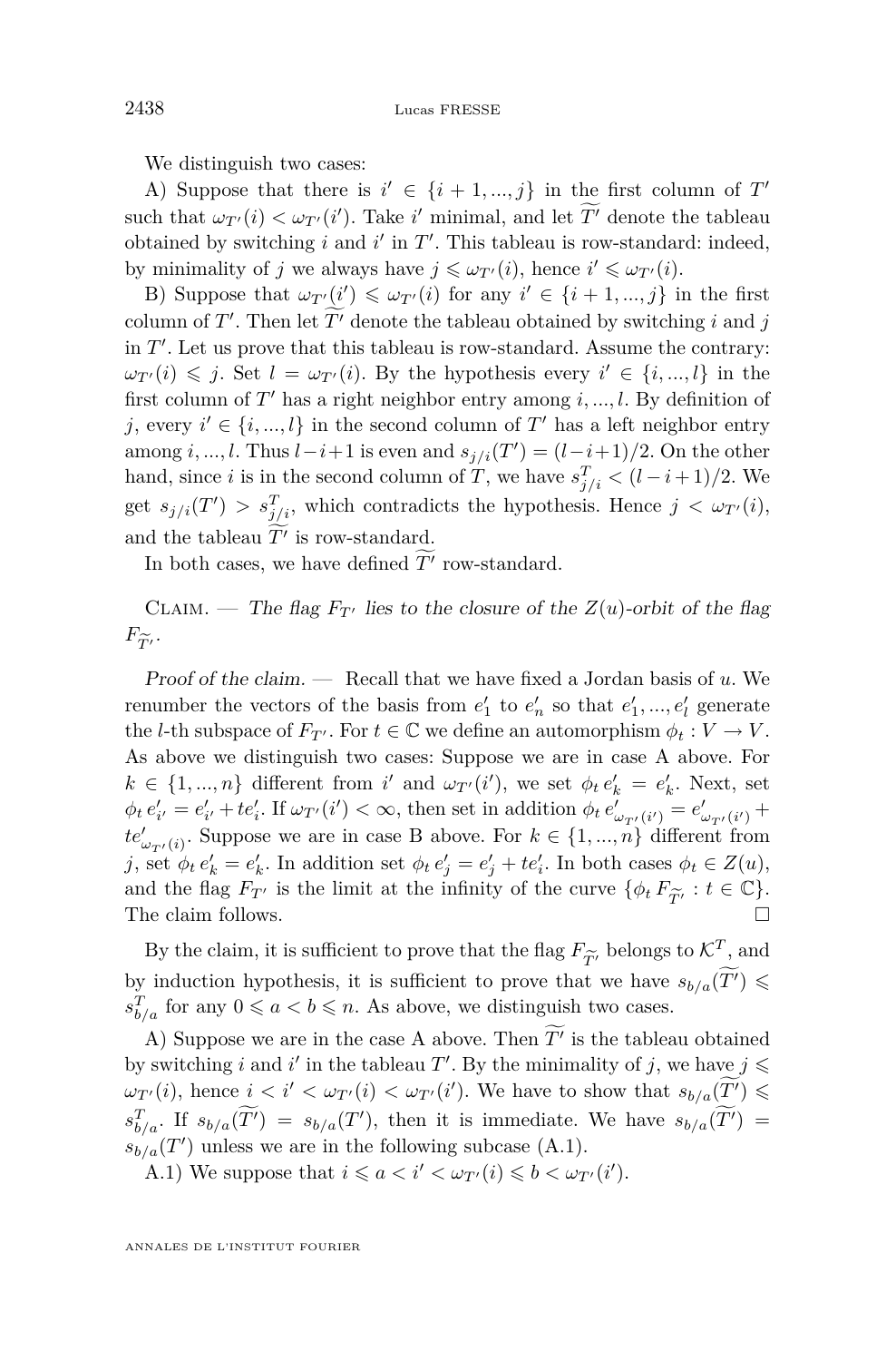<span id="page-11-0"></span>Then  $s_{b/a}(T') = s_{b/a}(T') + 1$ , hence it is sufficient to prove  $s_{b/a}(T') <$  $s_{b/a}^T$ . As  $\omega_{T'}(i) \leqslant b$  and as *i* is in the second column of *T*, we have  $s_{b/i}(T')$  <  $s_{b/i-1}(T') \leqslant s_{b/i-1}^T = s_{b/i}^T$ . Moreover we have  $s_{a/i}(T') \leqslant s_{a/i}^T$  by hypothesis. As  $a < j$  and by minimality of *j*, the entry on the left of any  $l \in \{i+1, ..., a\}$ in the second column of  $T'$  also belongs to  $\{i+1, ..., a\}$ . As  $a < i' < \omega_{T'}(i) \leq$ *b*, the entry on the right of any  $l \in \{i+1, ..., a\}$  in the first column of  $T'$ also belongs to  $\{i+1,...,b\}$ . Thus  $s_{b/i}(T') = s_{b/a}(T') + (a - i - s_{a/i}(T')),$ so that  $s_{b/a}(T') = s_{b/i}(T') + s_{a/i}(T') - (a - i) < s_{b/i}^T + s_{a/i}^T - (a - i)$ . We have  $s_{b/i}^T \leqslant s_{b/a}^T + (a - i - s_{a/i}^T)$ , since  $a - i - s_{a/i}^T$  is the number of rows of the subtableau of  $T^*$  of entries  $i + 1, ..., a$ . The desired inequality follows.

B) Suppose we are in the case B above. Then  $T'$  is the tableau obtained by switching *i* and *j* in the tableau  $T'$ . Let  $j'$  denote the entry on the left of *j* in *T'*. As already observed, we have  $j < \omega_{T'}(i)$ . Moreover  $j' < i$ . We have to show that  $s_{b/a}(\widetilde{T'}) \leqslant s_{b/a}^T$ . If  $s_{b/a}(\widetilde{T'}) = s_{b/a}(T')$ , then it is immediate. We have  $s_{b/a}(T') = s_{b/a}(T')$  unless we are in one of the following subcases. B.1) We suppose that  $j' < i \leq a < j < \omega_{T'}(i) \leq b$ .

The proof is exactly the same as in the subcase  $(A.1)$  with  $j$  instead of  $i'$ . B.2) We suppose that  $a < j' < i \leq b < j < \omega_{T'}(i)$ .

Then  $s_{b/a}(T') = s_{b/a}(T') + 1$ , hence it is sufficient to prove  $s_{b/a}(T') <$  $s_{b/a}^T$ . By minimality of *j*, for any  $l \in \{a+1, ..., i-1\}$  in the first column of *T*', we have  $\omega_{T'}(l) \notin \{i, ..., b\}$ . It follows  $s_{b/a}(T') = s_{b/i-1}(T') + s_{i-1/a}(T') \leq$  $s_{b/i-1}^T + s_{i-1/a}^T$ . Let *i*<sup>\*</sup> be the entry on the left of *i* in the tableau *T*<sup>\*</sup>. If  $i^* \in \{a+1, ..., i-1\}$ , then we have  $s_{b/a}^T \geqslant s_{b/i-1}^T + s_{i-1/a}^T + 1$  and the desired inequality ensues. Suppose now that  $i^* \leq a$ . By definition of  $T^*$ , for any  $l \in \{a+1, ..., i-1\}$  in the first column of  $T^*$ , we have  $l < \omega_{T^*}(l) < i$ . Hence  $s_{i-1/a}^T$  is equal to the number of elements  $l \in \{a+1, ..., i-1\}$  in the first column of *T*. The entry *j'* belongs to  $\{a+1, ..., i-1\}$  and to the first column of *T'*. As  $\omega_{T'}(j') = j > i$ , the number  $s_{i-1/a}(T')$  is strictly lower that the number of elements  $l \in \{a+1, ..., i-1\}$  in the first column of *T'*. Moreover, by minimality of *i*, every  $l \in \{a+1, ..., i-1\}$  is in the same column in *T* and *T'*. Thus  $s_{i-1/a}(T') < s_{i-1/a}^T$ . Therefore we get  $s_{b/a}(T') < s_{b/i-1}^T + s_{i-1/a}^T \leqslant s_{b/a}^T$ . This completes the proof.

#### **3. Characterization of singular components**

#### **3.1. Statement of the result**

The diagram  $Y = Y(u)$  is always supposed to have two columns of length  $r \geqslant s$ . Let  $\overline{T}$  be the tableau introduced in section [2.1.](#page-5-0) We define  $\mathcal{X}(Y)$  as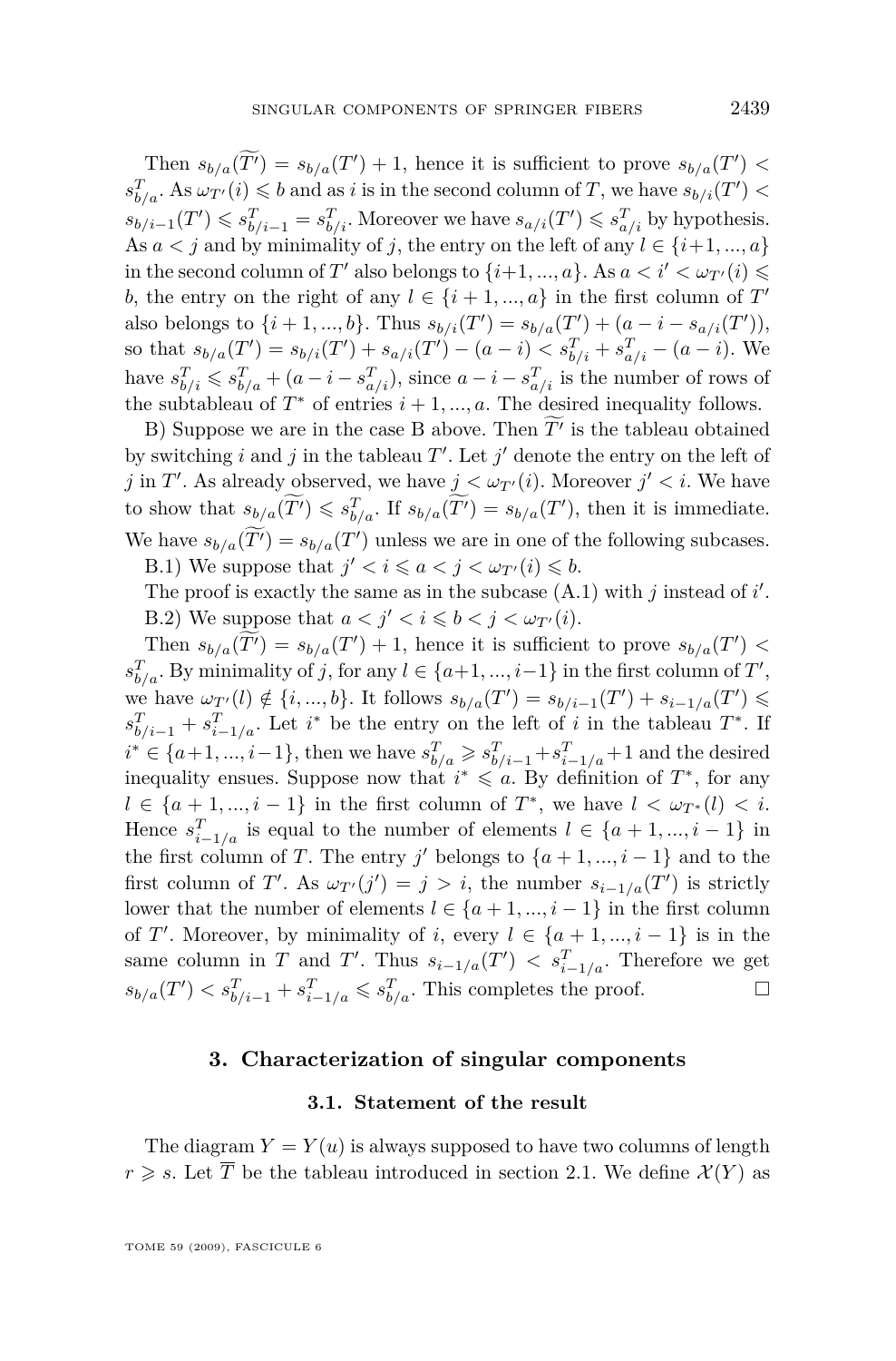the set of row-standard tableaux which are obtained from  $\overline{T}$  by switching two entries  $i, j \in \{1, ..., n\}$  such that  $i \leq r$  and  $i < j$ . For example, if  $r = 4$  and  $s = 2$ , then the elements of  $\mathcal{X}(Y)$  are the tableaux:

| $\Omega$<br>▵   | $\Omega$<br>ಀ               | I             |                             | r.          |                        | $\sim$                | $\Omega$               |                               |                      | 5           |
|-----------------|-----------------------------|---------------|-----------------------------|-------------|------------------------|-----------------------|------------------------|-------------------------------|----------------------|-------------|
| $\sqrt{2}$<br>ᆠ | $\Omega$<br>$\epsilon$<br>- | $\sim$        | $\Omega$<br>$\sqrt{2}$<br>ಀ | $\sim$<br>≖ | $\Omega$<br>$\sqrt{2}$ | ۰<br>$\sim$<br>ь<br>υ | $\Omega$<br>$\sqrt{2}$ | $\Omega$<br>$\sqrt{2}$        | $\Omega$<br>$\Omega$ | $4^{\mid}$  |
| $\Omega$<br>∣↩  |                             | $\Omega$<br>v | $\Omega$<br>∠               | $\sim$<br>ಀ | 仕                      | $\sim$<br>ಀ           | ۰<br>ð                 | $\sim$<br>◡                   | 6                    | $\sim$<br>ಀ |
| $\frac{1}{4}$   | $\overline{4}$              | ٠             | $\overline{4}$              | $\Omega$    | 3                      | 4                     | 4                      | $\overline{\phantom{0}}$<br>ð | 4                    | ◠<br>O      |

Observe that  $\mathcal{X}(Y)$  is exactly the set of tableaux which are obtained from  $\overline{T}$  by switching two entries *i, j* such that  $i \leq r$  and  $i < j < i + r$ .

Our main result is the following

THEOREM 3.1. — Suppose  $Y = Y(u)$  has two columns. Let r be the length of the first column of *Y*. Let  $T \in \mathcal{T}(Y)$  be standard. The component  $\mathcal{K}^T \subset \mathcal{B}_u$  is singular if and only if we have

$$
\# \{ T' \in \mathcal{X}(Y) : F_{T'} \in \mathcal{K}^T \} > r(r-1)/2.
$$

Remark. — It will follow from Lemma [3.2:](#page-13-0) if the component  $K^T \subset \mathcal{B}_u$ is nonsingular, then we have actually the equality  $\#{T' \in \mathcal{X}(Y) : F_{T'} \in \mathcal{X}(Y)}$  $\mathcal{K}^T$ } =  $r(r-1)/2$ .

Example.  $\frac{1}{\sqrt{2}}$  Let *T* be the tableau

$$
T = \frac{\frac{1}{2} \frac{3}{5}}{\frac{4}{6}}
$$

After computation using Theorem [2.5,](#page-9-0) we obtain  $\# \{ T' \in \mathcal{X}(Y) : F_{T'} \in \mathcal{X}(Y) \}$  $K^{T}$ } = 10 *> r*(*r* − 1)/2 = 6. Therefore, the component associated to *T* is singular. This singular component had already been pointed out by Vargas [\[6\]](#page-16-0). Here are other examples of standard tableaux whose corresponding components are singular:

 3 5 7 2 4 6 3 5 7 8 2 4 6 8 4 6 3 5 etc.

#### **3.2. Proof of Theorem 3.1**

By Theorem [1.1](#page-3-0) we have

$$
\dim \mathcal{K}^T = \dim \mathcal{B}_u = \frac{r(r-1)}{2} + \frac{s(s-1)}{2}.
$$

ANNALES DE L'INSTITUT FOURIER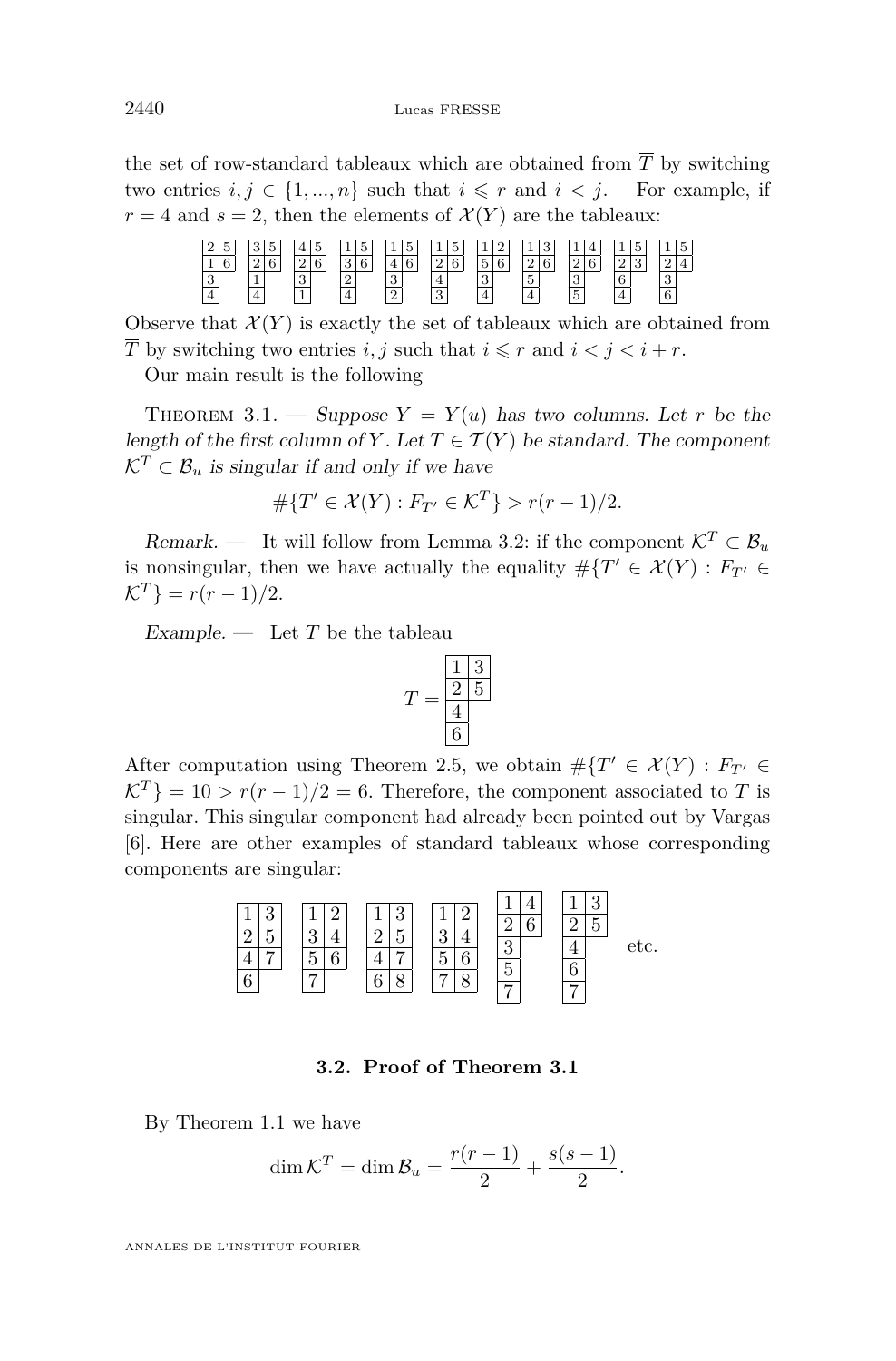<span id="page-13-0"></span>By Proposition [2.1,](#page-6-0) the flag  $F_{\overline{T}}$  belongs to the component  $\mathcal{K}^T$  and, to study the singularity of  $\mathcal{K}^T$ , it is sufficient to study the singularity of the element  $F_{\overline{T}}$  in  $K^T$ . To do this, we compute the tangent space of  $K^T$  at  $F_{\overline{T}}$ . Let us denote it by *D*. It is sufficient to establish the following

LEMMA  $3.2.$  — We have

$$
\dim \mathcal{D} = \# \{ T' \in \mathcal{X}(Y) : F_{T'} \in \mathcal{K}^T \} + \frac{s(s-1)}{2}.
$$

Let us prove the lemma. Recall that we have fixed a Jordan basis parameterized by the boxes of *Y* (see section [1.3\)](#page-4-0). As in the beginning of section [2,](#page-5-0) we denote by  $e_1, ..., e_r$  the vectors of the basis associated to the boxes of the first column of *Y* and  $e_{r+1},...,e_n$  the vectors associated to the boxes of the second column, so that we have  $u(e_i) = 0$  for  $i \leq r$  and  $u(e_i) = e_{i-r}$ for  $i \geq r + 1$ . Let *B* be the variety of complete flags  $F = (V_0 \subset ... \subset V_n)$ and let  $\Omega \subset \mathcal{B}$  be the open subvariety formed by the flags *F* such that  $V_i \not\subset V_{i-1} + \langle e_{i+1}, \ldots, e_n \rangle$  for any *i*. For any  $F \in \Omega$  and any pair  $(i, j)$  such that  $1 \leq i \leq j \leq n$ , there are unique scalars  $\phi_{i,j}(F)$  such that the vectors

$$
f_i(F) = e_i + \sum_{j=i+1}^n \phi_{i,j}(F).e_j \quad \text{for } i \in \{1, ..., n\}
$$

form a basis adapted to *F* (i.e.,  $V_i = \langle f_1(F),...,f_i(F) \rangle$  for any *i*). The maps  $F \mapsto \phi_{i,j}(F)$  are algebraic and they identify  $\Omega$  to a vector space, whose dual space is  $\Omega^* = \bigoplus_{(i < j)} \mathbb{C} \cdot \phi_{i,j}$  where the sum is taken over the pairs  $(i, j)$  such that  $1 \leq i < j \leq n$ . Let  $(\varepsilon_{i,j})$  be the dual basis of  $\Omega$ .

The tangent space  $\mathcal{D}$  is a vector subspace of  $\Omega$ . Let  $\mathcal{D}^{\perp} = \{ \phi \in \Omega^* :$  $\phi(\varepsilon) = 0 \,\forall \varepsilon \in \mathcal{D}$ . To prove Lemma 3.2, we use the following

LEMMA 3.3. — Let *i*, *j* be such that  $1 \leq i < j \leq n$ .

- a) Assume  $i > r$ . Then  $\varepsilon_{i,j} + \varepsilon_{i-r,j-r} \in \mathcal{D}$ .
- b) Assume  $j \geqslant i + r$ . Then  $\phi_{i,j} \in \mathcal{D}^{\perp}$ .

Assume now that  $i \leq r$  and  $j \leq i + r$ . Let T' be the tableau obtained from  $\overline{T}$  by switching *i* and *j*. The tableau  $T'$  is row-standard and belongs to  $\mathcal{X}(Y)$ .

- c) If  $F_{T'} \in \mathcal{K}^T$ , then we have  $\varepsilon_{i,j} \in \mathcal{D}$ .
- d) Suppose that  $F_{T'} \notin \mathcal{K}^T$ . Then we have  $\phi_{i,j} \phi_{i+r,j+r} \in \mathcal{D}^\perp$  if  $j \leq s$ , and  $\phi_{i,j} \in \mathcal{D}^{\perp}$  if  $j > s$ .

Proof of Lemma 3.2. — We have dim  $\mathcal{D}$ +dim  $\mathcal{D}^{\perp}$  = dim  $\Omega = n(n-1)/2$ . Claims a) and c) of Lemma 3.3 imply dim  $\mathcal{D} \geq \#\{T' \in \mathcal{X}(Y) : F_{T'} \in \mathcal{D}\}$  $K^T$ } + *s*(*s* − 1)/2. Claims b) and d) of Lemma 3.3 imply dim  $\mathcal{D}^{\perp} \geq n(n - 1)$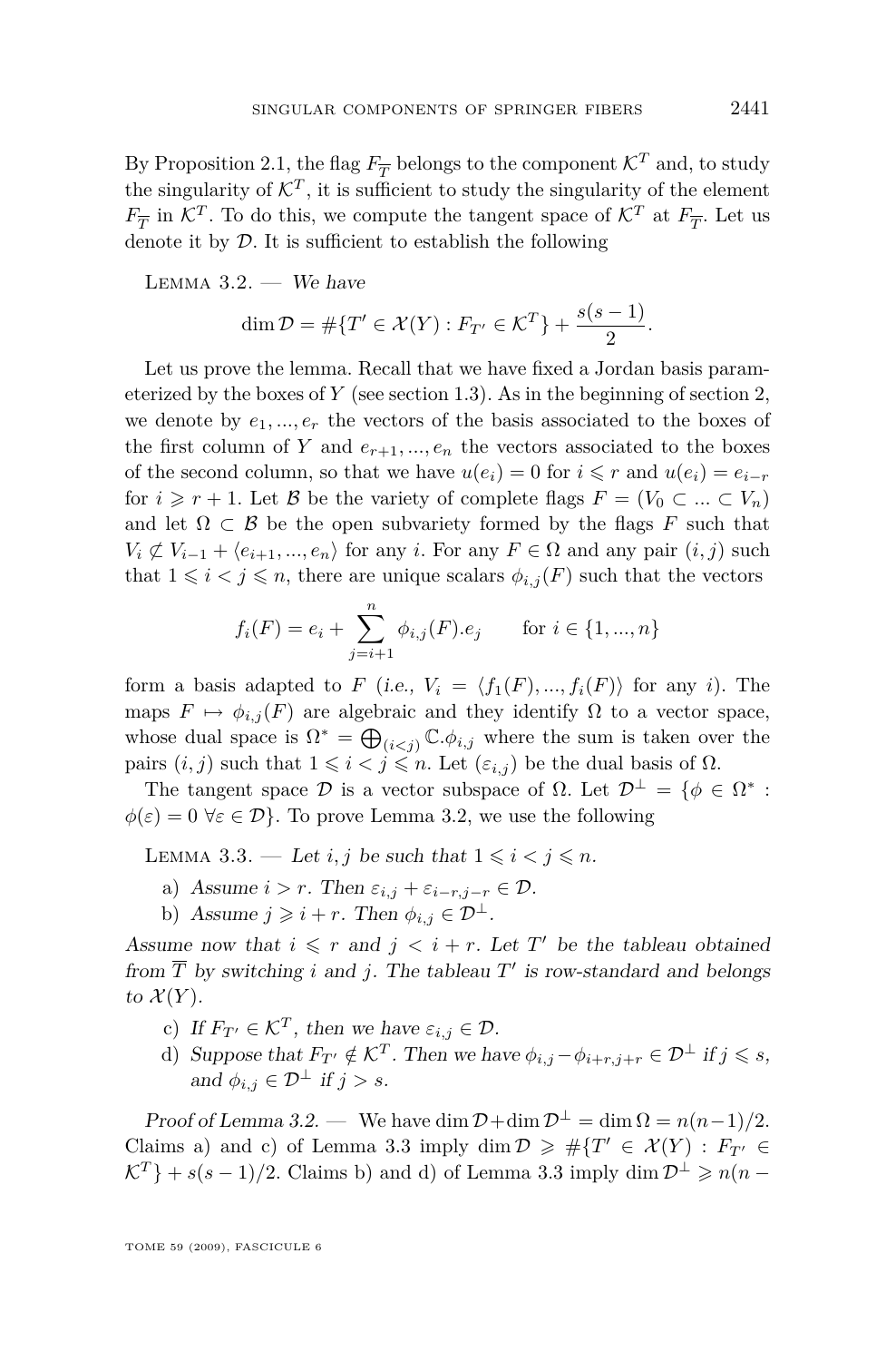1)/2 − #{ $T' \in \mathcal{X}(Y) : F_{T'} \in \mathcal{K}^T$ } −  $s(s-1)/2$ . Thus these two inequalities are in fact two equalities and Lemma [3.2](#page-13-0) follows.  $\Box$ 

It remains to prove Lemma [3.3.](#page-13-0) Recall from the proof of Proposition [2.1](#page-6-0) that the group  $Z(u)$  acts on  $\mathcal{B}_u$  and leaves the component  $\mathcal{K}^T$  (and any other component) invariant.

Proof of Lemma [3.3.](#page-13-0)a). — For  $t \in \mathbb{C}$ , let  $w_t \in GL(V)$  be the automorphism defined by  $w_t : e_i \mapsto e_i + te_j$  and  $w_t : e_{i-r} \mapsto e_{i-r} + te_{j-r}$ , and  $w_t: e_k \mapsto e_k$  if  $k \notin \{i, i-r\}$ . We have  $w_t \in Z(u)$ , hence  $w_t$  leaves  $\mathcal{K}^T$  invariant. For any  $t \in \mathbb{C}$  we have thus  $w_t \cdot F_{\overline{T}} \in \mathcal{K}^T$ . Observe that this flag belongs  $\Box$  to  $\Omega$  and can be written  $t$ . $(\varepsilon_{i,j} + \varepsilon_{i-r,j-r})$ . Thus  $\varepsilon_{i,j} + \varepsilon_{i-r,j-r} \in \mathcal{D}$ .  $\Box$ 

Proof of Lemma [3.3.](#page-13-0)b). — Let  $F \in \Omega \cap \mathcal{K}^T$ . Set for simplicity  $f_k =$  $f_k(F)$  and  $\phi_{k,l} = \phi_{k,l}(F)$ . We have  $u(f_i) \in \langle f_1, ..., f_{i-1} \rangle$ . Thus the family  $(f_1, ..., f_{i-1}, u(f_i))$  has rank  $i-1$ . Consider the matrix of this family in the basis  $(e_1, ..., e_n)$ . We express the minor of this matrix relative to the subbasis  $(e_1, ..., e_{i-1}, e_{j-r})$  (the symbol "\*" equals  $\phi_{k,l}$  for some pair  $k < l$ :

$$
\begin{vmatrix}\n1 & (0) & * \\
\vdots & \ddots & \vdots \\
\ast & \cdots & * & \phi_{i,j}\n\end{vmatrix} = \phi_{i,j} - P
$$

where *P* is a polynomial on the  $\phi_{k,l}$  with only terms of degree  $\geq 2$ . By hypothesis this minor is equal to zero, thus we get:  $\phi_{i,j} = P$ , hence the equation  $\phi_{i,j} = 0$  is satisfied in the tangent space  $\mathcal{D}$ .

Proof of Lemma [3.3.](#page-13-0)c). — For  $t \in \mathbb{C}^*$ , let  $w_t \in GL(V)$  be the automorphism defined by  $w_t : e_j \mapsto e_j + t^{-1}e_i$  and  $w_t : e_k \mapsto e_k$  for  $k \notin \{j, j + r\}$ and in addition  $w_t : e_{j+r} \mapsto e_{j+r} + t^{-1}e_{i+r}$  in case  $j \leq s$ . Since  $w_t$  belongs to the group  $Z(u)$ , it leaves  $\mathcal{K}^T$  invariant. Hence for every  $t \in \mathbb{C}^*$  we have  $w_t.F_{T'} \in \mathcal{K}^T$ . Observe that this flag belongs to  $\Omega$  and can be written  $t.\varepsilon_{i,j}$ . Thus  $\varepsilon_{i,j} \in \mathcal{D}$ .

Proof of Lemma [3.3.](#page-13-0)d). — We suppose that the flag  $F_{T}$  does not belong to the component  $\mathcal{K}^T$ . By Theorem [2.5,](#page-9-0) there are  $0 \leq a < b \leq n$  such that  $s_{b/a}(T') > s_{b/a}^T$ . Observe that  $s_{b/a}(T') \leqslant s_{b/a}(\overline{T}) + 1$ , and that  $s_{b/a}(\overline{T}) \leqslant$  $s_{b/a}^T$  since the flag  $F_{\overline{T}}$  belongs to the component. Thus  $s_{b/a}(T') = s_{b/a}(\overline{T}) + 1$ and  $s_{b/a}^T = s_{b/a}(\overline{T}) = \text{Max}(0, b - a - r)$ . By Proposition [2.4,](#page-8-0) we get that each flag  $F = (V_0, ..., V_n) \in \mathcal{K}^T$  satisfies the inequality

$$
\dim(V_a + u(V_b)) \leq \text{Max}(a, b - r).
$$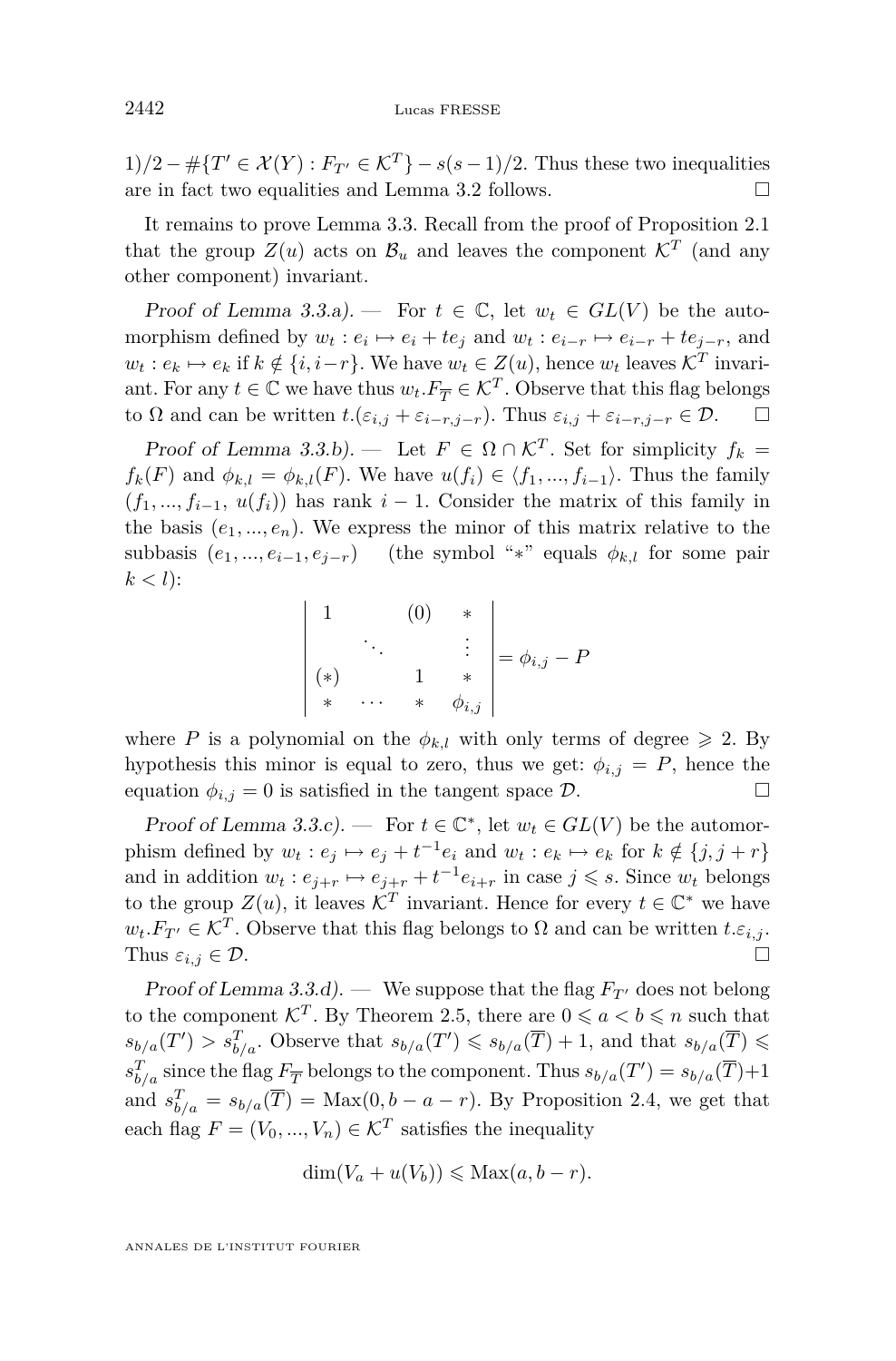Let  $F \in \Omega$  and set for simplicity  $f_k = f_k(F)$  and  $\phi_{k,l} = \phi_{k,l}(F)$ . We distinguish two cases.

A) First case:  $j \leq r$ .

Observe that, for having  $s_{b/a}(T') > s_{b/a}(\overline{T})$ , it is necessary to have:

$$
i\leqslant a
$$

Set  $i' = i + r$  and  $j' = j + r$ . In the case  $a \geq b - r$  we consider the matrix of the family  $(f_1, ..., f_{i-1}, f_{i+1}, ..., f_a, f_i, u(f_{i'}))$  in the basis  $(e_1, ..., e_n)$ . In the case  $a < b - r$  we consider the matrix of the family  $(u(f_{r+1}),..., u(f_{i'-1}),$  $u(f_{i'+1}),..., u(f_b), f_i, u(f_{i'})$  in the basis  $(e_1,...,e_n)$ . Set  $c = \text{Max}(a, b-r)$ . In both cases we express the minor of the matrix relatively to the subbasis  $(e_1, ..., e_{i-1}, e_{i+1}, ..., e_c, e_i, e_j)$  (the symbol " $*$ " equals  $\phi_{k,l}$  for some pair  $k <$ *l*) (if  $j' > n$ , then set  $\phi_{i',j'} = 0$  by convention):

$$
\begin{vmatrix}\n1 & (0) & * & * \\
& \vdots & \vdots & \vdots \\
(*) & 1 & * & * \\
& * & \cdots & * & 1 \\
& * & \cdots & * & \phi_{i,j} & \phi_{i',j'}\n\end{vmatrix} = \phi_{i,j} - \phi_{i',j'} - P
$$

where P is a polynomial on the  $\phi_{k,l}$  with only terms of degree  $\geq 2$ . This minor is equal to zero, hence we get  $\phi_{i,j} - \phi_{i',j'} = P$ . Therefore the equation  $\phi_{i,j} = \phi_{i',j'}$  is satisfied in the tangent space  $\mathcal{D}$ .

B) Second case:  $j \geq r + 1$ .

Observe that, for having  $s_{b/a}(T') > s_{b/a}(\overline{T})$ , it is necessary to have:

$$
a < j - r < i \leqslant b < j < i + r \quad \text{or} \quad j - r < i \leqslant a < j < i + r \leqslant b.
$$

Set  $i' = i + r$  and  $j' = j - r$ . Set  $c = Max(a, b - r)$ .

First, suppose that  $a < j - r < i \leq b < j < i + r$ . In the case  $a \geq b - r$ consider the matrix of the family  $(f_1, ..., f_a, u(f_i))$  in the basis  $(e_1, ..., e_n)$ . In the case  $a < b-r$  consider the matrix of the family  $(u(f_{r+1}),..., u(f_b), u(f_i))$ in the basis  $(e_1, ..., e_n)$ .

Next, suppose that  $j - r < i \leq a < j < i + r \leq b$ . In the case  $a \geq b - r$ consider the matrix of the family  $(f_1, ..., f_a, f_i)$  in the basis  $(e_1, ..., e_n)$ . In the case  $a < b-r$  consider the matrix of the family  $(u(f_{r+1}),..., u(f_b), f_i)$ in the basis  $(e_1, ..., e_n)$ .

We express the minor of the considered matrix, relative to some subbasis. For  $a < j - r < i \leqslant b < j < i + r$ , we choose the subbasis  $(e_1, ..., e_c, e_{j'})$ . For  $j - r < i \leq a < j < i + r \leq b$ , we choose the subbasis  $(e_1, ..., e_c, e_j)$ . In both cases, the minor has the following expression (the symbol "*∗*" equals